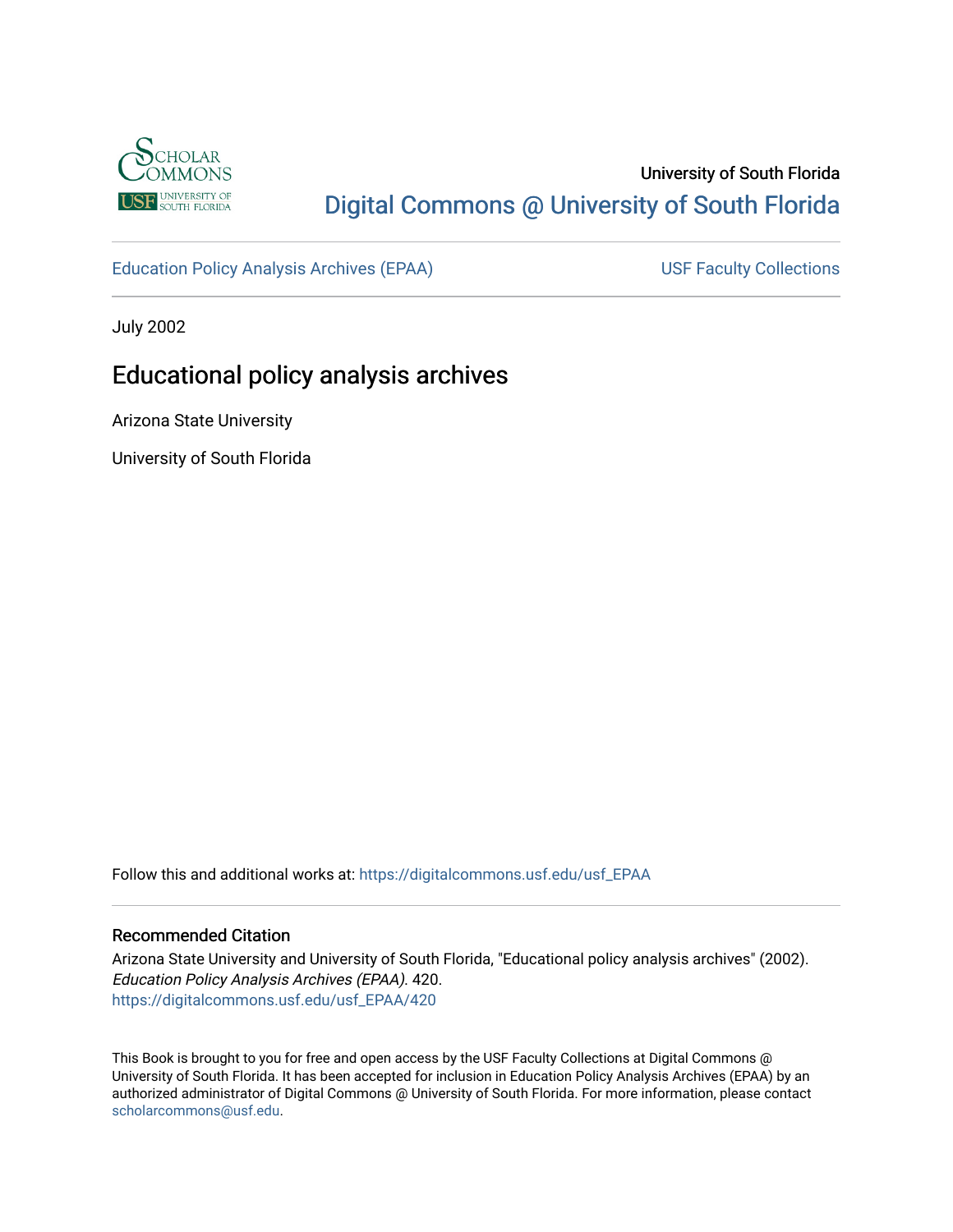# **Education Policy Analysis Archives**

**Volume 10 Number 31 July 2, 2002 ISSN 1068-2341**

A peer-reviewed scholarly journal **Editor: Gene V Glass** College of Education Arizona State University

Copyright 2002, the **EDUCATION POLICY ANALYSIS ARCHIVES**. Permission is hereby granted to copy any article if **EPAA** is

credited and copies are not sold. **EPAA** is a project of the Education Policy Studies Laboratory.

Articles appearing in **EPAA** are abstracted in the *Current Index to Journals in Education* by the ERIC Clearinghouse on Assessment and Evaluation and are permanently archived in *Resources in Education*.

## **The Question of the Student In Educational Reform**

# **David P. Ericson University of Hawaii at Manoa**

## **Frederick S. Ellett, Jr. University of Western Ontario**

Citation: Ericson, D. P. & Ellett, F. S. (2002, July 2). The question of the student in educational reform. *Education Policy Analysis Archives*, *10*(31). Retrieved [date] from http://epaa.asu.edu/epaa/v10n31/.

### **Abstract**

In pursuing the goals of educational reform over the past several decades, educational policy makers have focused on teachers, administrators, and school structures as keys to higher educational achievement. As the would-be beneficiaries of reform, students, and their interaction with the educational system, have been almost entirely overlooked in the pursuit of educational excellence. Yet, as we argue,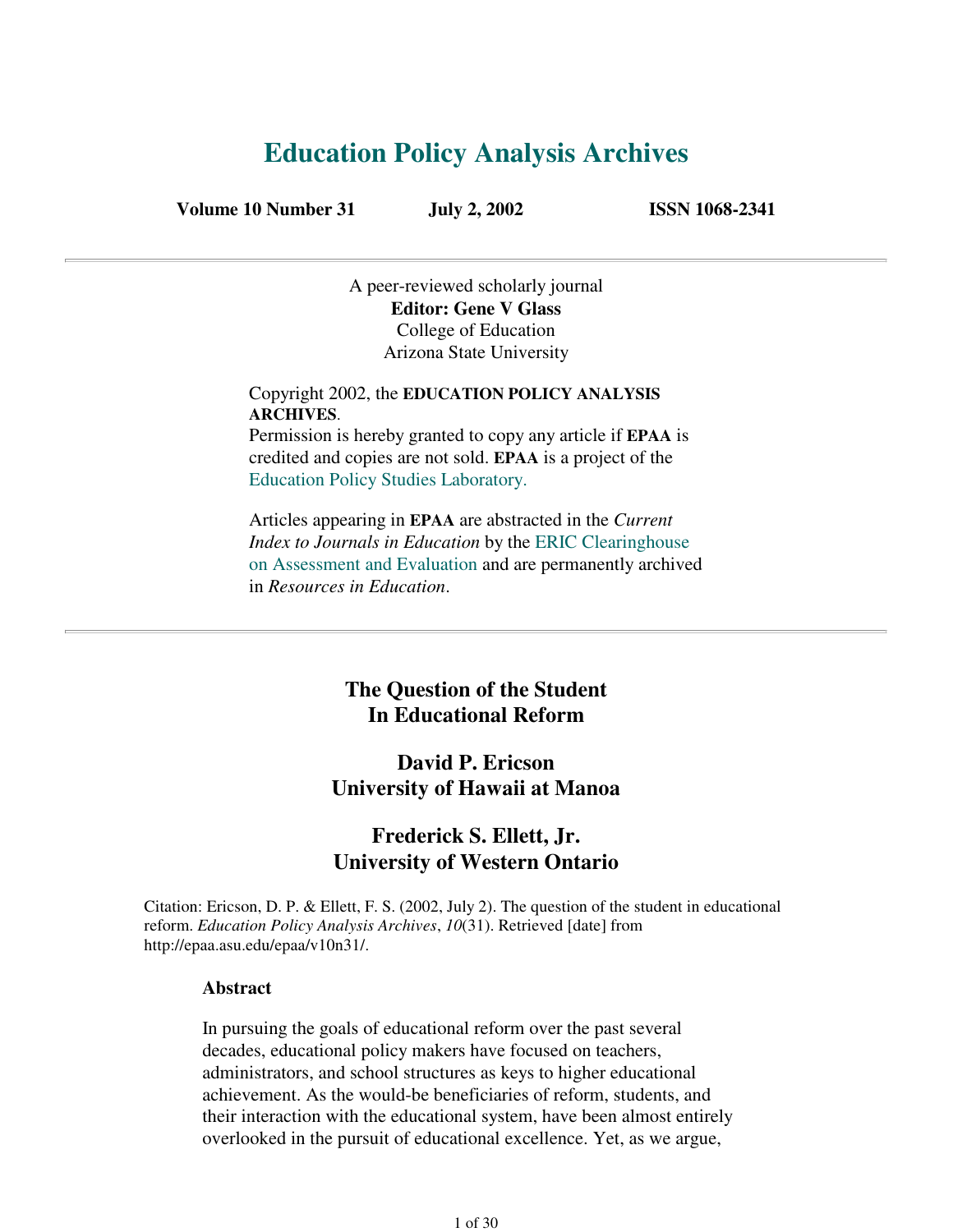students are as causally central as educators in bringing about higher educational achievement. In what follows, we examine rational student interaction with the educational system and show why a large number of students have incentives to undercut the intent of the reforms. These are incentives created by our development of an educationally-based, meritocratic social and economic system. No one, apparently, is asking what exactly is in the reforms from the point of view of quite rational, if sometimes irresponsible, student self-interest. Indeed, the eduationally-based, meritocratic social and economic system may be actually forming student preferences guaranteed to result in educational mediocrity rather than excellence. Finally, we comment upon the meaning of "educational excellence" and show why the educational reformers' understanding of the purpose of public education—to compete in the global economic system—can only fail to capture it. In doing so, we point to the kinds of educational structures and policies that create multiple pathways to competent adulthood that do have a chance of bringing about the reformers' stated goal of excellence in the educational system. But these are structures and policies that challenge the entire conceptual framework of the current educational reform movement.

There is a curious omission in the spate of educational reform movement reports, analyses, and recommendations over nearly decades of its existence. They have focused on teachers, the curriculum, school structure and quality, content and performance standards, teacher education, and the like. Yet almost no attention has been paid to the would-be beneficiaries of implemented and proposed educational reforms: students. The achievement level of American students is bemoaned and, arguably, documented in the international comparison studies all right. But beyond being assigned the task of benefiting from the reforms (i.e., learning), students, their roles and activities, figure palely in the drive for higher educational achievement.

Yet, as we shall argue, it is students—their goals, motivations, and conceptions of the good life—that may well prove to be the undoing of the educational reform movement. In other words, we might well improve the quality of teachers, legislate higher content and performance standards and academic requirements, and reform teacher education to the educational reform movement's content, and still totally fail in achieving anything close to educational excellence in our schools. The reason will be that there is nearly total disregard for rational student interaction with the educational system. Students, in quite rational pursuit of their own ends, are clearly capable of undermining the intent of the reforms.

In what follows, then, we shall in Part I develop a view of what it means to be an ideal student. Here we shall raise the question of whether students have any duty or responsibility for acting as an ideal student would. And though we shall note that a general view of positive student responsibility can be justifiably defended—not merely asserted—we shall also show that students may be both irresponsible *and* rational in failing to act as ideal students. In Part II, we explore the distributive behavior of the educational system and the idea of a schooling-based meritocratic society. Here we shall argue that this distributive behavior strongly favors the development of the kinds of students—students in name only—who contrast strongly with a noted view of "the ideal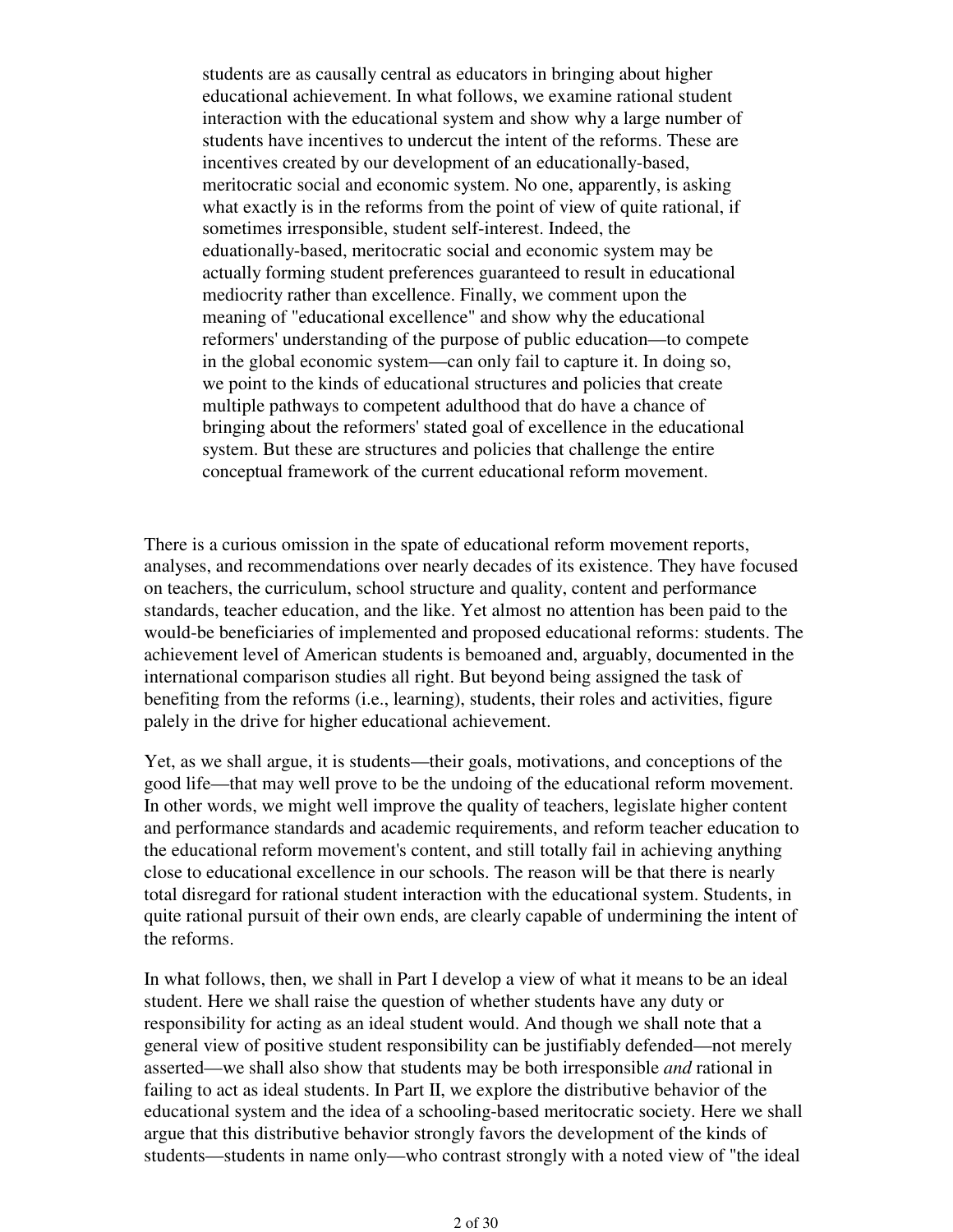student." In Part III, we shall develop a more refined typology of students as rational actors. We argue that in full rational pursuit of their own view of the good, these students in name only will rarely, if ever, find it in their interest to act as an "ideal student" would. In Part IV, we shall finally establish that the failure to take into account the various rational (and non-rational) interests of students will most likely undermine the reformers' intent. In concluding, we point the way to the kind of fundamental and more penetrating educational reforms that could lead the way to excellence in education and educational achievement.

# **I**

### **The Ideal Student**

While the current educational reform movement has undergone successive changes in focus since the "A Nation at Risk" report was published (D. P.Gardner, et al., National Commission on Excellence in Education,1983), the banner of "Educational Accountability" remains its enduring hallmark. Indeed, as Finn et al. (1985, pp. 194-195) noted from its inception, the educational reform movement gathered steam towards its current infatuation with state and national educational standards precisely because of the widespread perception that the educational profession had abandoned even the pretense of upholding educational standards, while disclaiming any responsibility for the sorry educational results. Thus, if educators were so derelict in their duty, school boards and, increasingly, state governors and legislatures and the federal government entered the scene to set things aright. Through such tools as higher requirements for teacher licensure and inservice performance and district and state, if not national, content and performance standards, the collective feet of educators could be held to the fire for meeting them. Student performance could then be monitored through standardized testing, NAEP, and new (more realistic, but more expensive) statewide performance assessments tailored to state standards. While student performance on the assessments, of whatever sort, remains the key item of interest to the "outcomes-oriented" reformers, educators clearly bear the onus of raising the scores. In the earlier phase of the reform movement, more than a few school districts proposed, or flirted with, policies to evaluate teachers individually on the assessment scores of their students. Relatively lower scores, as proposed then, could bring teacher probation or even dismissal (Rodman, 1986). The teacher unions and common sense, however, have generally prevailed in arguing against such unfair evaluation practices. While school districts and states may be devising new (and fair) ways to help suspect teachers and new incentives to reward teaching excellence, sanctions for poor student performance are now more often levied at entire schools, and even school districts (Darling-Hammond, 1995; Popham, 2001).

Doubtless there are many mediocre and poor teachers in the United States and Canada who should never be visited upon a classroom (but probably no more as a percent than in other professions). Anyone spending time in schools will recognize this. Better teacher preparation, better conditions of employment, better professional development, and better procedures for identifying marginal teachers are clearly in order (especially as promoted by educators themselves). Yet, once more the reform movement's preoccupation with the teaching profession, as a whole, ignores a salient feature of education: education is far more than a linear technological process in which the teacher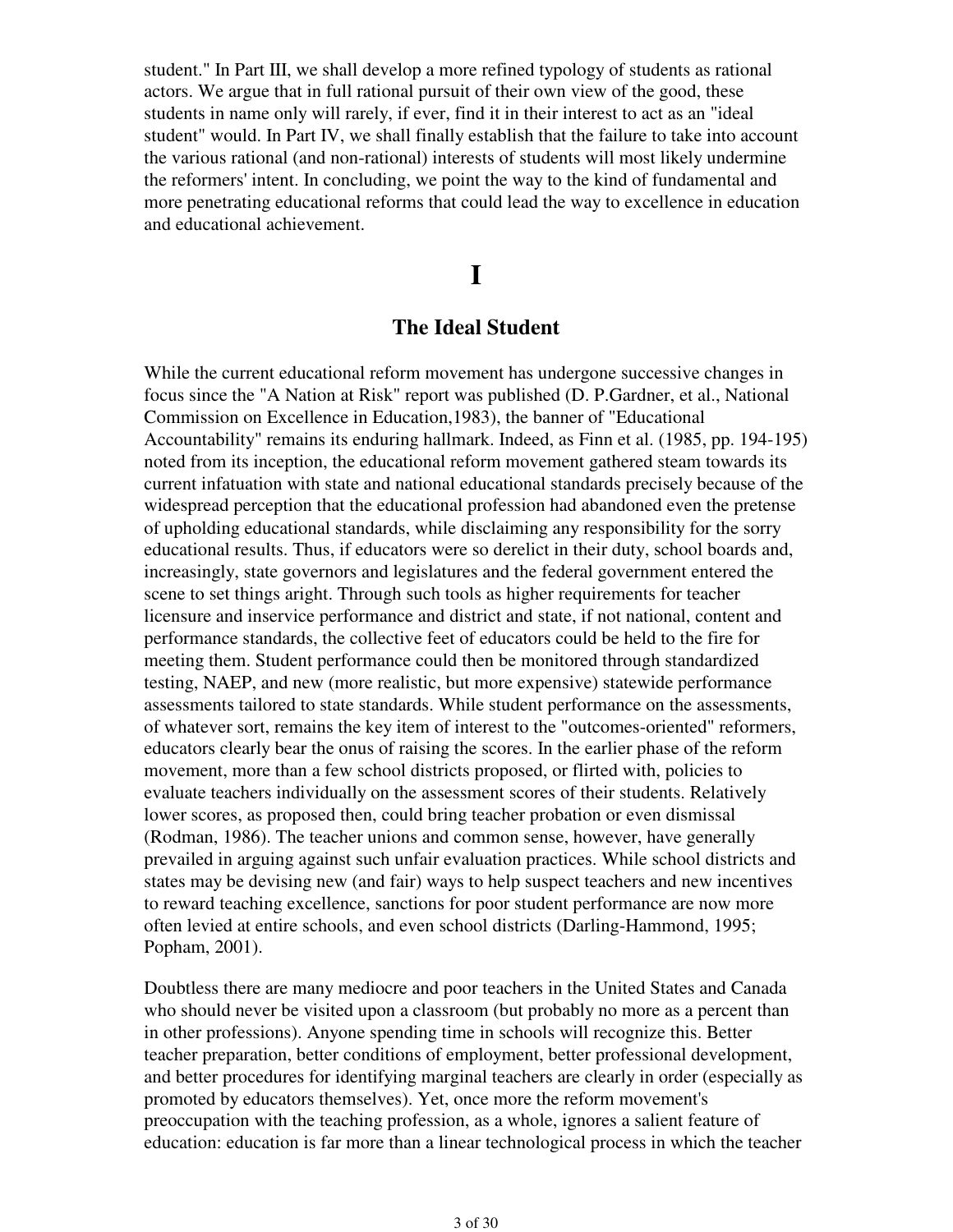transforms "raw material" (the student) into a finished "product" (an educated person). Teaching, it is true, is a "making something happen" profession. And so there is a causal relationship between teaching and student learning (see Ericson & Ellett, 1987). But it is not the simple causal relationship of the manufacturing process so familiar to business leaders, legislators, and other leaders of the educational reform movement. Though understanding teaching as a "making something happen" profession, these leaders are too prone to infer that a lack of success in teaching entails either that the teaching was poor (or the teacher a failure) or else that the teacher was never trying in the first place.

Although central to the reform movement's demand forever increasing educator accountability, the inference from lack of teaching success to poor or derelict teaching is clearly fallacious. It simply ignores *the causal role of students* in bringing about their own learning. Students, obviously, are not raw materials awaiting only a teacher's skillful hands. They are an integral factor in the learning process. For even the best teaching in the world will produce no results if students fail to be concerned with their own learning and fail to master the tasks and activities necessary to educational achievement—tasks and activities such as attending to explanations, practicing introduced skills, and doing homework. In other words, we are speaking of an *interactive* causal process in which *either* poor teaching or poor "studenting" is generally sufficient for a lack of student success. (Note 1) (Of course, extraordinary teachers and excellent students can overcome ineptitude and initial disinterest in the other party.) Not all, therefore, hangs on the activities of the teacher as the educational reform apparently assumes (given the broadsides against educators and silence on students). If the schools are failing, indeed, then we have to explore the equal possibility that it is not educators, as a whole, who are necessarily at fault; rather, might the blame be laid squarely at the feet of our young?

Yet delicacy, rather than logic, might suggest this to be an indecent proposal. To entertain blaming the young for our educational situation may sound a bit like entertaining a proposal to torture the innocent. Still, it seems to be the only way to confront the educational reform movement with the logic of its own position. *For if educators are fair game because of their causally central role in the learning process, then students, who are equally causally central, can hardly be spared similar attention.* Fairness simply demands it.

But much of this question concerning teacher and student accountability hinges on a prior issue that is also overlooked. Granted that teachers and students are two major interactive causal factors in student learning, can causation serve as a sufficient basis to ground teacher or student responsibility? In a previous paper on teacher accountability (Ericson & Ellett,1987), we strongly criticized the view that *causation entails responsibility*. For example, atmospheric conditions may cause lightning, but we would not hold atmospheric conditions morally, legally, or institutionally responsible for the lightning or its effects. Thus, moral or legal responsibility does not, in general, follow from being a causal factor.

Therefore, as with teachers, in considering whether students are to be held responsible for their own learning, we require something beyond acknowledgement of their central causal role. We require a moral and/or legal theory that plausibly determines student responsibility. Here it may help to sketch an ideal of what it means to be a student. From there we can ask whether students have an obligation to fulfill the characteristics of that ideal. (Note 2)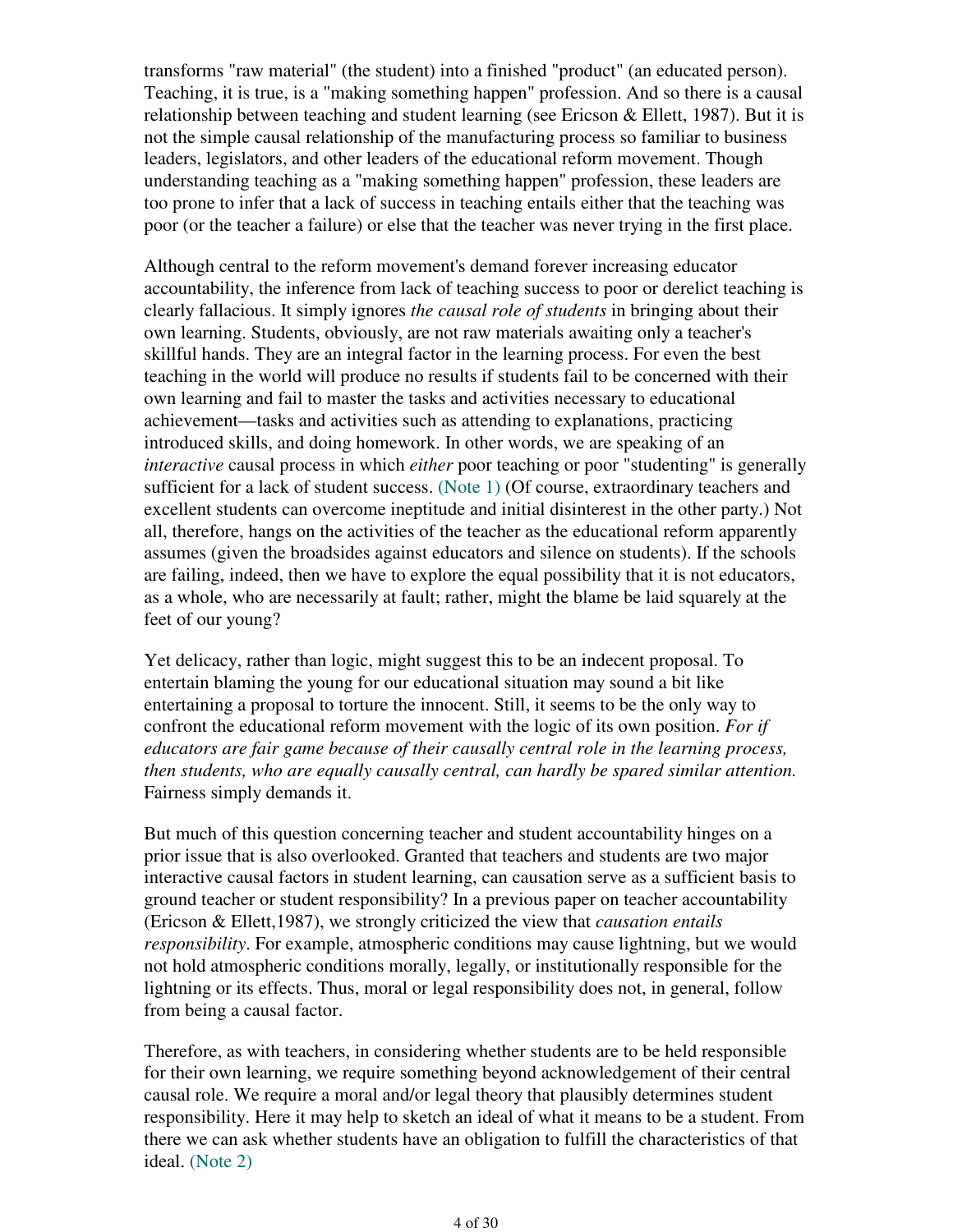Clearly, the ideal of the student goes well beyond two well-known legal obligations required of all students: (1) to attend a legally sanctioned place of education (including "home schools") until a certain age and (2) to be non-disruptive. Rather, a normative view of an ideal student extends to the *manner* of their activities within the school and out. And though students engage in a variety of activities during a typical school day ranging from the classroom, to recess, to having lunch with friends, and on to engaging in co-curricular and extra-curricular activities. We shall construct, however, an "ideal" of the student that focuses selectively and primarily on purely scholastic and academic concerns.

According to this ideal, it is a major aim, internal to the practice of education, to introduce the young child to the manifold ways that we have come to structure our experience of the world. (Note 3) Initially, this means enabling them to begin to master various skills common to decoding the intellectual traditions and disciplines that they will later confront (e.g., literacy skills and computation). As they develop and build on prior learning, they will be increasingly initiated into the whys and wherefores of the various forms of understanding that we have achieved over time. For example, either explicitly or implicitly, they will come to learn that the study of human history differs (in content, concepts, methods, and tests for truth) from the study of natural science. And as they come to see the differences and commonalities among these basic ways or conceptual schemata by which we have structured the world, they thereby become more competent interpreters, critics, and evaluators of them. As Paul Hirst puts it, it is what it means to come to have a mind in the fullest sense. (Note 4)

But from this brief sketch of perhaps what many take to be the ultimate aim of education, we can derive an intuitive view of the ideal student. It is contained in such familiar expressions as "she is a *real* student of x!" Such expressions betoken a true zeal on the part of the learner to get on the inside, to master an area or subject for its own sake. It carries with it the idea that the learner is prepared to do whatever is necessary to achieve that critical mastery. In part this will mean, depending upon the subject, practicing, mastering, and engaging in exactly those activities Fenstermacher (1986) speaks of in "studenting:": attending to instructions and explanations carefully, reading closely, critically discussing thoroughly, investigating thoughtfully, questioning eagerly, practicing with an eye to proficiency, appraising carefully, etc., while prizing each new gain in understanding throughout.

It is by engaging in these activities in such adverbial fashion that we can give meaning to such expressions as "she is a real student." They denote individuals who do not merely fill the institutional role of student. Rather, they define for many of us the concept of the ideal student. And, of course, it will be the best teachers who are skillful in enabling students in the institutional sense to become students in the ideal sense.

One further aspect of this portrait of the ideal of the student remains to be emphasized. That is the question of motivation. In speaking of a student's zeal to get on the inside of a subject matter, we point to the fact that, whatever external utility exists in mastering it, such external utility does not exhaust the student's interest. In other words, the student values the learning *primarily for its own sake* and not merely for the sake of what it may lead to. Students in this sense are *intrinsically* motivated by the subject matter. And their preferences, commitments, and feelings come to be defined by the standards of excellence *inherent* in the discipline. (Note 5)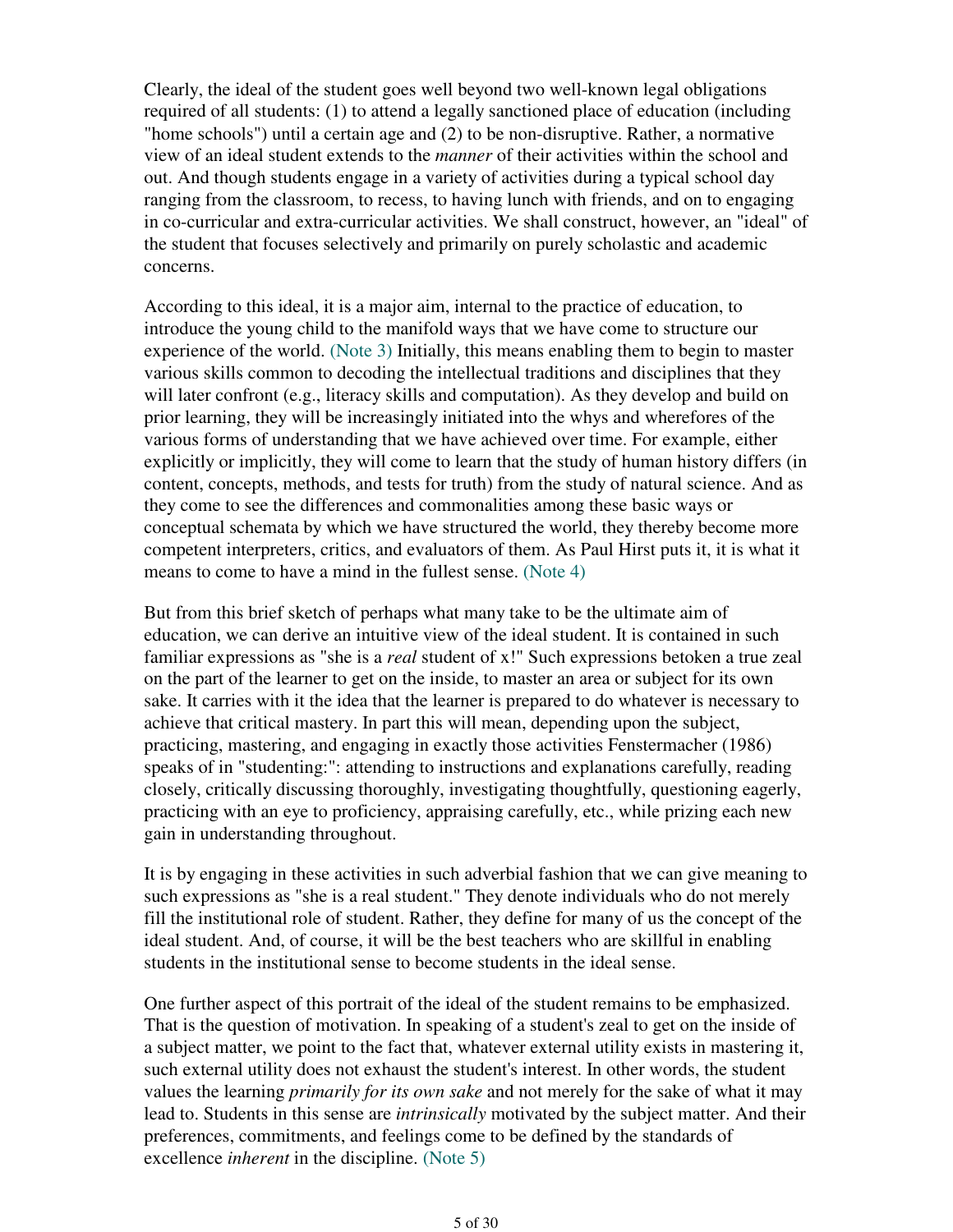This ideal forms the basis for a typology and ranking of students. First, and foremost, is the student who comes to value a domain of knowledge for its own sake. Such individuals are purely intrinsically motivated. (They are also quite rare; we shall call them the "scholar" type.) Next, and somewhat more frequently encountered, are students who must often be given a specific external reason for studying a subject. These are students who are primarily motivated for reasons extrinsic to an intellectual discipline itself, but come to value it because it is essential to some professional (or career) goal. (We shall call them the "professional" type.) Now there may be those who are professionally-oriented, but who after time come to derive enjoyment from learning an intellectual discipline itself. (We can call them the "scholar-professional" type.) Finally, similar to, but truly unlike, the professional type of student are those who are solely motivated for reasons *strongly external* to an intellectual discipline itself, because learning the material eventually leads to what they really seek: status and wealth. For example, they may not really care about wanting to heal people, but they view the practice of medicine as highly lucrative.

Now all four types may engage in the activities of studenting mentioned above and may sometimes be indiscernible to teachers. But it is mainly the scholar and scholar-professional types that fall under our concept of the ideal student. The purely externally motivated student, when concerned only with the status and wealth that formal education may help bring, is unaffected by the aim of education adumbrated above. He is a student in the institutional sense that may at times, when long-term self-interest is considered, *mimic* the ideal of the student. As we shall note in the next section, the dynamics of the educational system strongly fosters the development of this type of student. During other times, however, the status and wealth motivated student most closely resembles that most teacher-dreaded student type: the wholly unmotivated student (or "indifferent/hostile" types). When coupled with indifferent or even hostile students, the status and wealth seekers swell the ranks of those who are in the schools, but not of it. For together they have no abiding allegiance to the purpose of education itself. While we know of no complete survey estimating the population of each type of student (surely an important task that should be done), general experience suggests that alarmingly large numbers of our young fall into the educationally unmotivated category. (Note 6) For they are students in name only. In many schools, especially at the secondary level, educators are in a day-to-day struggle to simply find something to interest these nominal students. As we shall explore later, status and wealth seekers and indifferent/hostile students are quite capable of scuttling the most carefully worked out educational reforms and may serve as the overlooked factor in undermining the reform agenda.

But prior to attending to such issues, we finally need to comment upon the matter of student responsibility. Granted, as we have argued, that students are causal agents of their own learning, can students be held morally or institutionally responsible for their own learning? Some school districts, such as Beverly Hills, California, request that all students sign a "student responsibility contract" that purportedly obligates students to perform the activities of students in the ideal sense. But, of course, this is a "contract" and "obligation" in name only. It is neither enforceable in a court of law, nor in the "court" of morality. So, this will not do.

Teachers, on the other hand, because they receive remuneration for their services and because they assume a *high moral* office in a helping profession, have both a legal and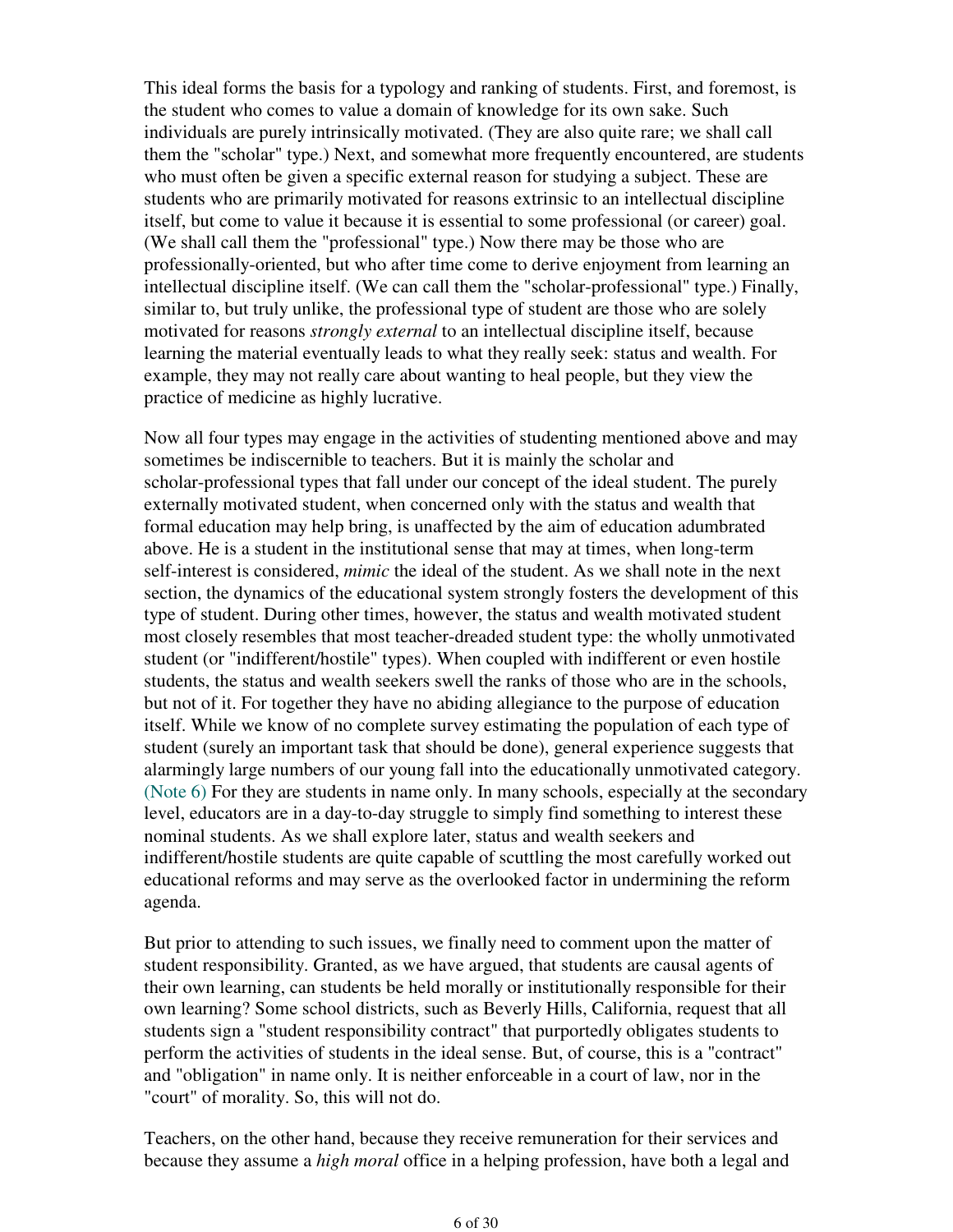moral responsibility to do all that is in their power and authority to ensure that students learn and are introduced to the activities of the ideal student. The educational reformers, like the educational profession itself, do have a legitimate interest in calling to task those in the profession who fall short in upholding that moral office. Parents and guardians, similarly, share in a legal and moral obligation to foster and encourage the development of their young to the utmost. And when parents themselves fall short, educators are correct in pointing out that parental negligence can be a major source of our educational ills. Though accurate enough, parents cannot be regulated by the state in the way that teachers can be. They fulfill the letter of the law by trying to ensure the regular school attendance of their children. Hence, educators tend to be the sole target of the reformers as a matter of politics and policy.

But what of student responsibility for learning? As we have argued elsewhere, students can be held morally responsible in the context of a liberal democratic society. (Note 7) In so far as the chief purpose of education is held to be induction into the ideals of democratic citizenship, students have an interlocking right to education that comes *with* a duty to take it seriously (especially as students develop in rationality). (Note 8) Some rights also incur obligations, and civic education *in a pluralistic democratic society* (but not all societies) is one of these.

But to the extent that educational reformers emphasize other ends as the chief purposes of education, such as national economic expansion and personal social and economic status, the message is muddied, if not vitiated. (Note 9) We might well think that personal self-interest would dictate attending to the activities of the ideal student. An interest, however, does not a moral obligation make. As policy makers, the educational reformers are on a slippery slope of their own devising. Self-interest, even rational prudence, may channel students in a completely different direction than that envisioned by them. We shall argue this in a variety of ways in the next section. Excellence in education and the Jeffersonian ideal of a democratic public cannot be purchased, no matter what the amount, by mercantilistic ends.

# **II**

# **Meritocracy, The Educational System, and the Educational Reform Movement**

If a person comes to form certain goals, then one comes to have a certain interest in the means to reaching them. The point is conceptual. If it is a young person's considered desire to truly explore a school subject, to get the most out of it, then it is in her interest to master the art and skills of studenting. To the student in the ideal sense, performing the acts of studenting and performing them well is always in her self-interest. And it might be thought that it is a major function of the educational system to encourage this interest in studenting and to see that it is spread to as many students as possible. There is no doubt that many educators at the classroom and school levels are striving to do exactly that. Bringing students along to become intrinsically motivated in a subject matter is widely held to be one of the highest aims of teaching and education.

At the level of the education system as a whole, however, the story is rather different. Here, what is encouraged is not so much the attitudes and activities of studenting in the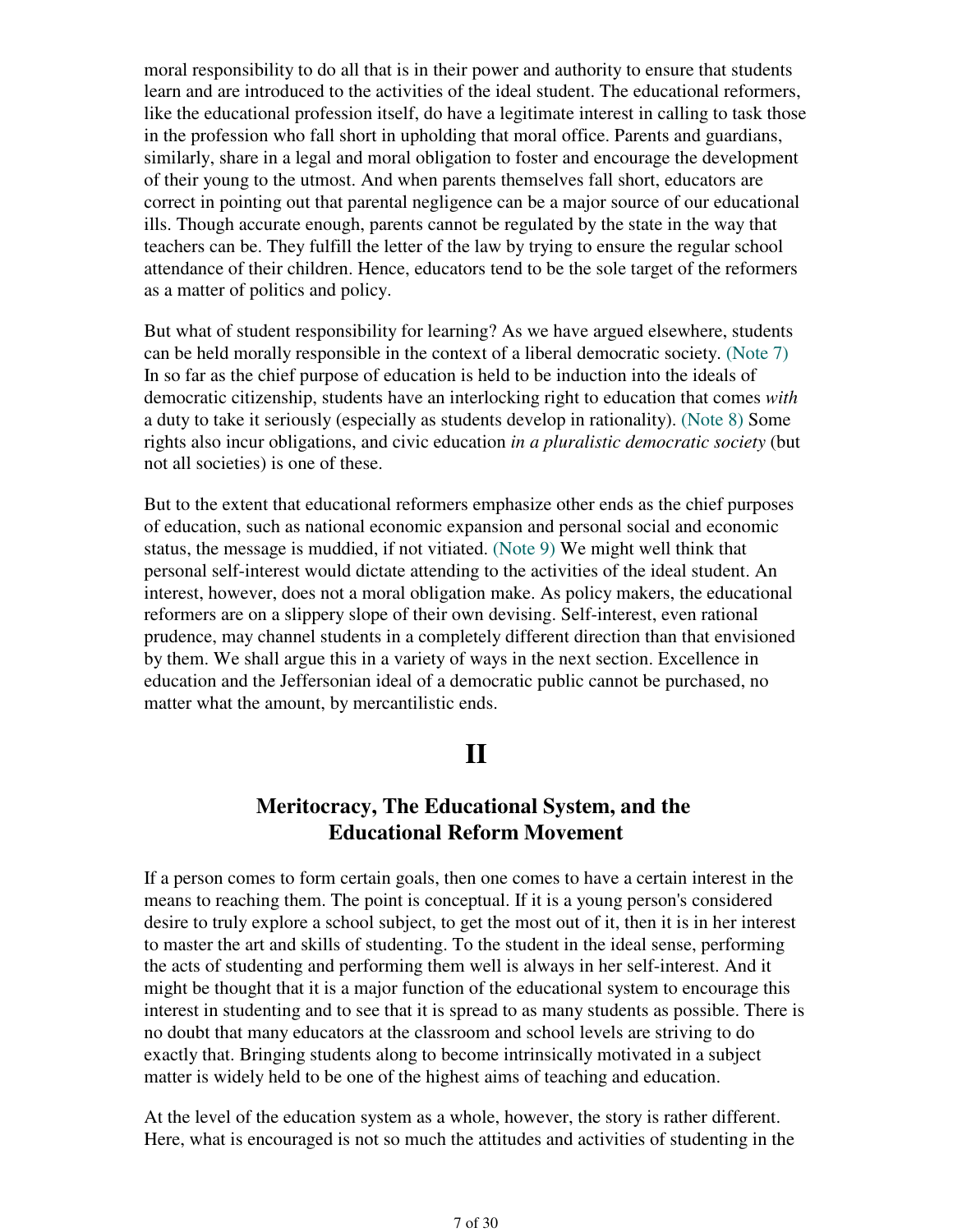ideal sense as studenting in what we call the "systemic" sense. Here the goals of studenting in the ideal sense—the zestful pursuit of knowledge and understanding—give way to the goals of studenting in the systemic sense: the pursuit of grades, degrees, and careers. In the systemic sense of studenting, knowledge and understanding, at best, are merely means to these other goals. At worst, the true pursuit of knowledge and understanding is an impediment to their attainment.

We shall now explore why the educational system at the aggregate level encourages studenting in the systemic sense, explore what those activities and attitudes are, and show how they work to discourage students from becoming students in the ideal sense. In Part III, we shall also comment on the rationality of the totally indifferent and even hostile student.

## **The Distributive Behavior of the Educational System (Note 10)**

It is difficult to understand the emergence, development, and expansion of the American educational system without taking into account deeply-rooted, American cultural beliefs concerning the value of education. Jefferson long ago noted that a liberal education is essential to the preservation of the republic. The pioneers, who immediately established schools upon settling, saw in education the extension of civilization and the preservation of cultural tradition. And as the nation became transformed from an agrarian to an incipient and now full-blown technological society, the American school was viewed as more and more central to the creation of a skilled workforce. It is this latter view concerning the value and importance of education, of course, that primarily motivates the educational reform movement, concerned as it with America's position in the world economy.

But there were other social forces at work that help explain the now nearly universal attendance and attainment of pre-collegiate education and rapidly expanding post-secondary education. Chief among these forces is that long-entrenched, almost fervent, American belief in the social and economic efficacy of education. It is a belief, or related collection of beliefs, that far predates the transformation of the early American agrarian economy. Writing in the 19th century, Alexis de Tocqueville (1835, 1969) clearly recognized this boundless faith in the power of education:

Even the crowd can now plainly see the utility of knowledge, those who have no taste for its charms set store by its results and make some effort to acquire it…

As soon as the crowd begins to take an interest in the labors of the mind, it finds out that to excel in some of them is a powerful aid to the acquisition of fame, power, or wealth (p. 458).

The belief in the social and economic efficacy of education springs from 18th century liberal ideology that holds that social rewards and privileges belong not to an elite, hereditary class, but should go to those individuals of talent, intelligence, and industry. The ideology of America, if not the reality, has always been one of meritocracy. Thus, with the growth of the common school in the 19th century, it takes little imagination to understand how beliefs concerning the social and economic efficacy of education could be translated into a conviction that schooling pays social and economic dividends. Clearly, it is a conviction that could appeal to employers interested in the relatively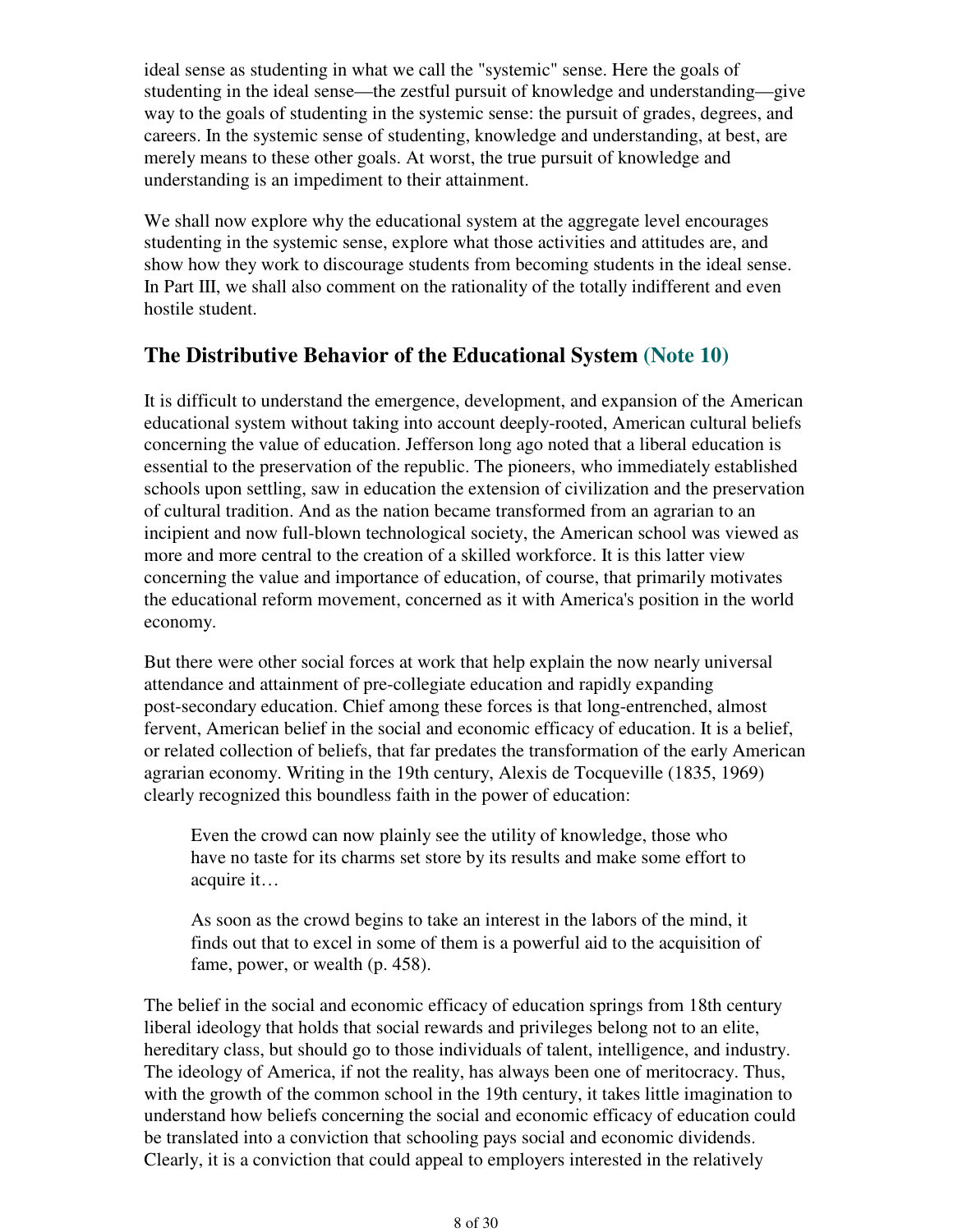greater profits an educated workforce could generate. And it could appeal to individuals who viewed schooling as a way to better their life chances. The transformation of the secondary school from an elite to a mass institution in the 20th century appears to have cemented the relationship between the social and economic efficacy of education and the conviction that schooling pays off socially and economically. (Note 11) In the later rapid expansion of higher education, we find ample confirmation of that expected relationship.

To understand why, imagine a society that distributes social and economic benefits (income, status, earnings opportunities, etc.) on the basis of the distribution of *purely* educational benefits (knowledge, skills, judgment, etc.). Such a society is likely to be extremely inefficient. It is difficult and time-consuming to discover who knows more and who less. But if there were an intervening social institution that functions to evaluate individuals' relative possession of educational benefits, then such official testimony would straightforwardly provide the basis for a subsequent distribution of social and economic benefits.

In our own society, it is through the development of certification in the educational system (by such instruments as grades, test scores, diplomas, and transcripts) that made possible the development of a relatively efficient meritocracy based on education and gave powerful confirmation to the belief in the efficacy of education. Further, it welded a hodgepodge of schools and colleges into a national educational system. For just as certification serves the social and economic system, grades, transcripts, etc. serve the educational system as a "medium of exchange." This medium of exchange function of grades, transcripts, and diplomas is based on their rough "surrogate" (Note 12) capability to stand in for or represent the possession of relative levels of knowledge, skills, and judgment. The standard grade of "A," for example, is shorthand, a way of saying that a student has shown superior mastery of a subject (given a certain system level). It permits the avoidance of exhausting discussions of exactly what the student has mastered. And in their medium of exchange function, these surrogate educational benefits make possible communication among educational institutions creating easier transfer and placement policies between schools at the same level and ease and efficiency in selection and placement policies between schools at different levels (say, high school and college). Thus, surrogate educational benefits make the educational system possible. Yet they also provide the basis for linking the educational system as a whole with the social and economic system.

It is not difficult, then, to understand how an actual educationally-based, meritocratic society works. Basically, it encompasses four distinct distributions of which only two are the educational system's own. They can be encapsulated as follows:



Figure 1 can be understood as saying that the distribution of educationally relevant attributes (intelligence, tenacity, and choice) in the school-age population in large part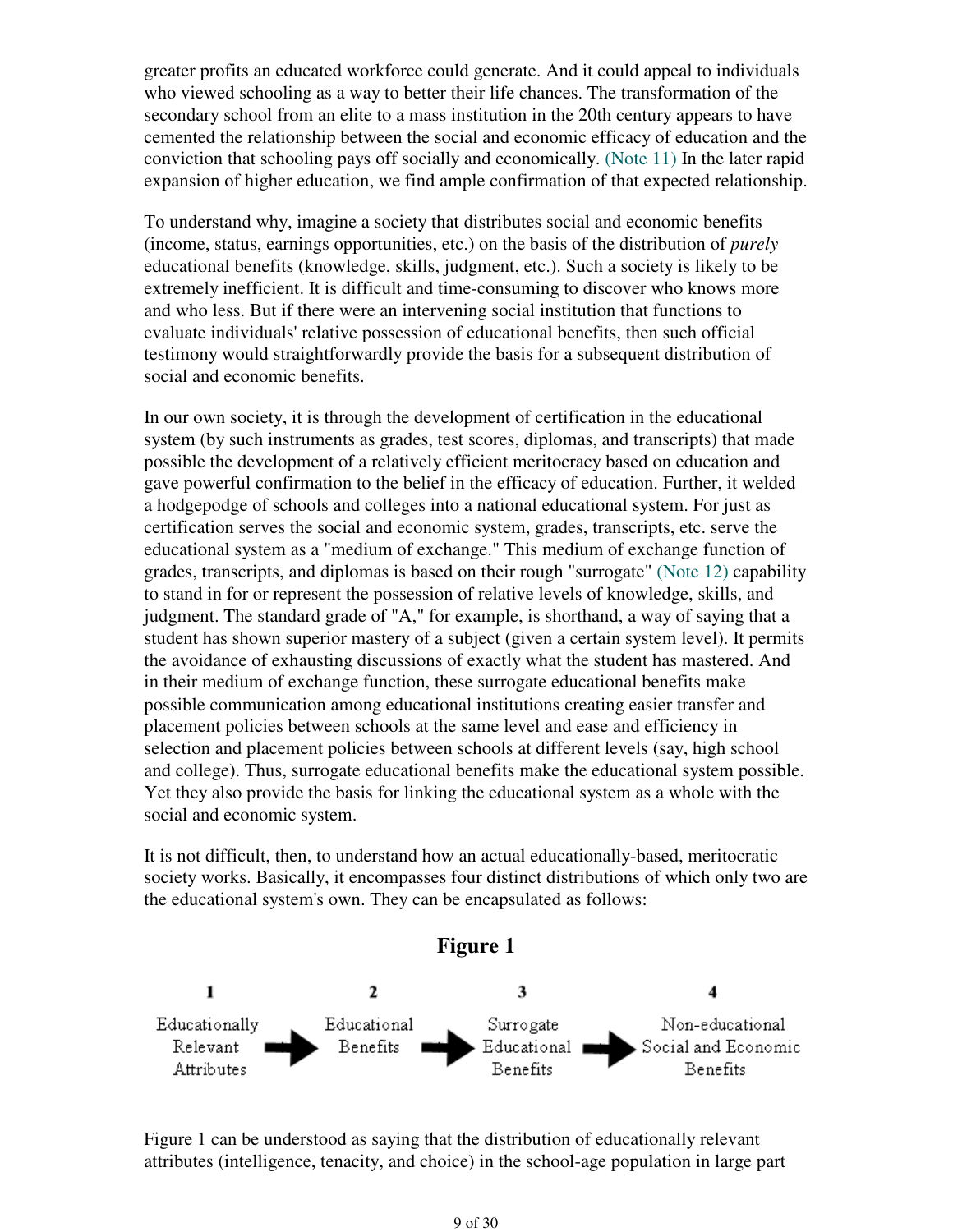gives rise to the distribution of educational benefits in that same population (some learn more than others). In turn, the distribution of educational benefits produce a distribution of surrogate educational benefits (some are evaluated more highly or get higher test scores than others). Finally, the distribution of social and economic benefits (some get better jobs, earn more, obtain higher status than others) is distributed on the basis of the relative distribution of surrogate educational benefits.

Of these four distributions, only 2 and 3 are clearly distributed by the educational system directly. (The "genetic lottery" and early childhood life chances generate the distribution of educationally relevant attributes; the social and economic system directly distributes social and economic benefits.) But what is central to the idea an educationally-based meritocratic society is the notion that adult social and economic advantages should be based on the distribution of (surrogate) educational benefits. "On the basis," then, entails that there is more than an empirical likelihood of a positive relation between the two distributions. Rather, it has to do with the manner in which the adult distribution of social and economic benefits is socially legitimated. (Note 13) As Green et al. (1980, 1997, Ch. 6) put it, entailed is the following normative principle: "Those having a greater share of (surrogate) educational benefits merit or deserve a greater share of social and economic benefits." This educationally-based meritocratic principle provides a social basis for the way that subsequent social and economic inequalities can be regarded as justified. (Note 14) It is a principle, in other words, of distributive justice. It is the principle concealed in the very notion that schooling pays. It is also the principle responsible for prompting students to student in the systemic, rather than ideal, sense that we shall explore below. Moreover, it is the principle that may well prevent any real and lasting educational reform. It remains now for us to draw out how differing student types might rationally interact with a meritocratic educational and social system.

# **III**

## **The Different Ways of Rationally Interacting with the System**

Up to this point in our treatment of the student and educational reform, we have not adequately considered the importance of a student's entire motivational and belief configuration. Although it is helpful to know that a person has a certain view of the good, more information is needed to explain, and in most cases justify, the student's interaction with the educational system. Beyond coming to know a person's view of the good and their other, perhaps conflicting, goals and purposes, we also require an understanding of the *relative strength* of each of these if we are to understand what the person has good reason to do. In adopting this explanatory framework of student behavior, we are in effect considering students as *rational agents* who pursue alternative courses of action for which there are comparatively good reasons. Since young children generally have not developed a motivational and belief system sufficiently to be viewed as rational agents, we shall confine our analysis to the population of intermediate, senior high, and college students who are (roughly) rational agents. (We readily grant that many students at these levels are not -- or only occasionally -- rational believers and doers; their beliefs and behaviors often demonstrate that.) Here, we want to show that *even when students are fully rational, the distributive dynamics of the educational system encourages student conduct that conflicts with the ideal of the student*—and so creates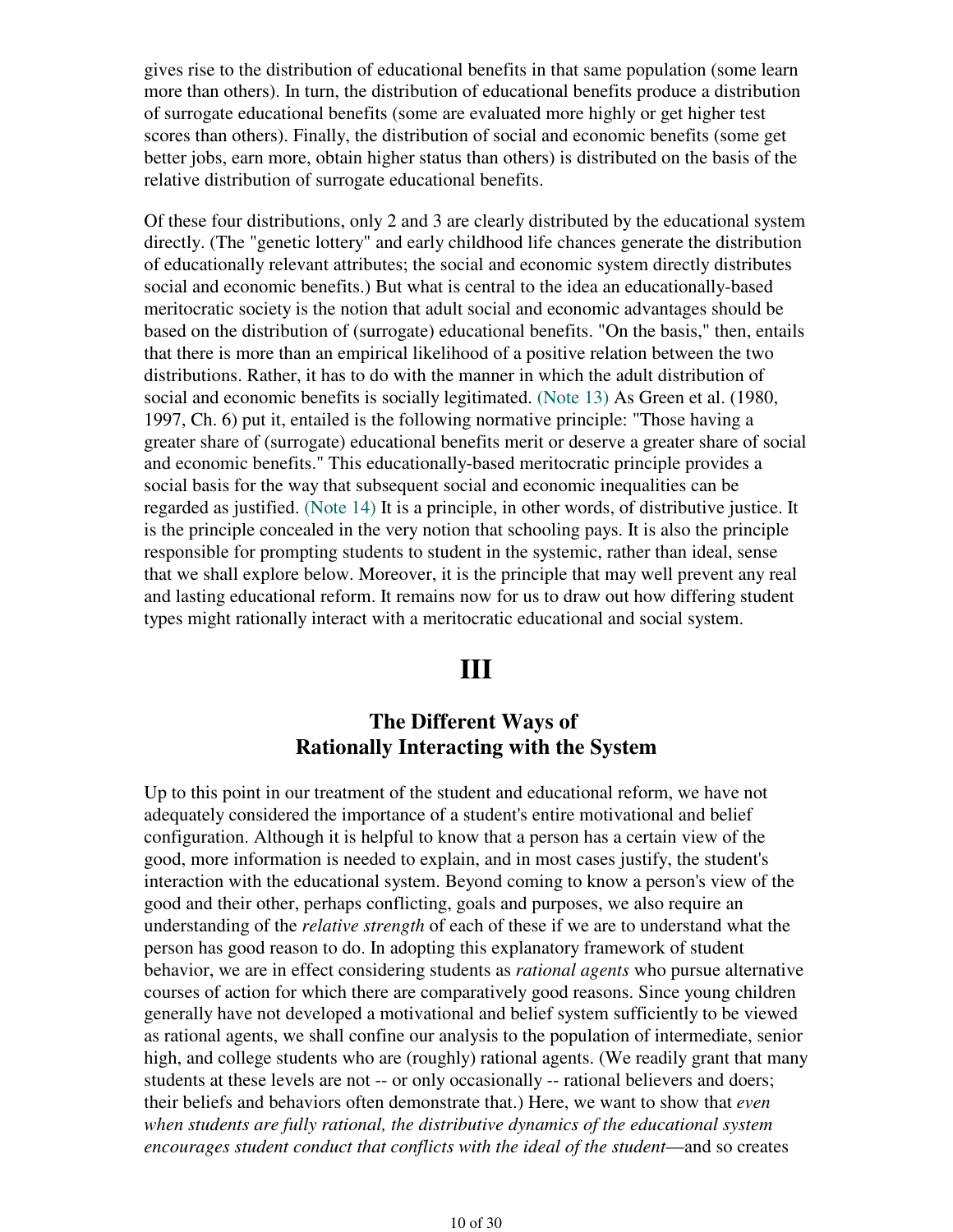conflicts between educational objectives and student objectives. These conflicting aims and desires present extraordinary challenges to and put constraints on the direction and degree of real educational reform.

In assuming that the educational system contains some students who are rational, the power of our analysis depends crucially on the conception of "rationality" that we use. It is difficult to find answers to questions about whether an action is rational (reasonable), and in many areas such answers are controversial as well. (For example, it is extremely controversial whether every rational actor has compelling reasons to treat all people morally.) Regardless of the difficulty in all cases, our arguments will assume three major claims about rational agency that are well-established and accepted by most current philosophical research (and even here there is controversy—followers of David Hume would not fully endorse our second claim):

- C1. A rational agent need not (but can) have a dominant concern for his or her own long term welfare.
- C2. A rational agent's desires and beliefs are open to critical appraisal in light of the facts and logic.
- C3. In so far as a rational agent seeks a specific goal, the agent will seek out effective means for fulfilling that goal.

The first claim rejects the view that a rational person is necessarily prudent (e.g., see Parfit, 1986, on critical present aim views of rationality). The second claim rejects the view that only the means to fulfilling one's desires—and not the desires themselves—are open to critical appraisal. In what follows, we assume, therefore, that the rational agent's beliefs and motivations could be appraised as reasonable or unreasonable in light of his or her circumstances. The third claim reminds us that all rational agents will take care to find ways to reach their goals. It is, however, beyond the scope and limits of this paper to provide the detailed arguments to sustain these claims.

What reasons, then, might a student who has various capacities, beliefs, purposes, loyalties, and commitments have for interacting in certain ways with teachers, administrators, counselors, etc. in the system? Let us begin by reconsidering the ideal student who intrinsically values knowledge and understanding (i.e., for its own sake) and who is intrinsically motivated in the educational system. When this type of student interacts with the system, the love of scholastic and academic learning dominates and primarily influences the person's behavior. Of course, if basic economic needs are not being met apart from activities in the educational system, rationality requires that such a student temper her pursuit of the intrinsic benefits of learning with more career-related aims. (It may well be irrational for a person to go through primary and secondary school loving learning but never pondering how they are going to live after the close of their school years.) But still the ideal student is only motivated in minor ways by the extrinsic values of education. As noted above, we call this kind of student "the scholar." And as mentioned previously, this ideal student is rare, indeed.

Consider now the type of student who is primarily attracted to a particular practice or profession (say, healing people or designing high quality items in the cases of medicine or engineering, respectively), but who sees no (or little) intrinsic value in knowledge or understanding per se. This individual will require that all the knowledge and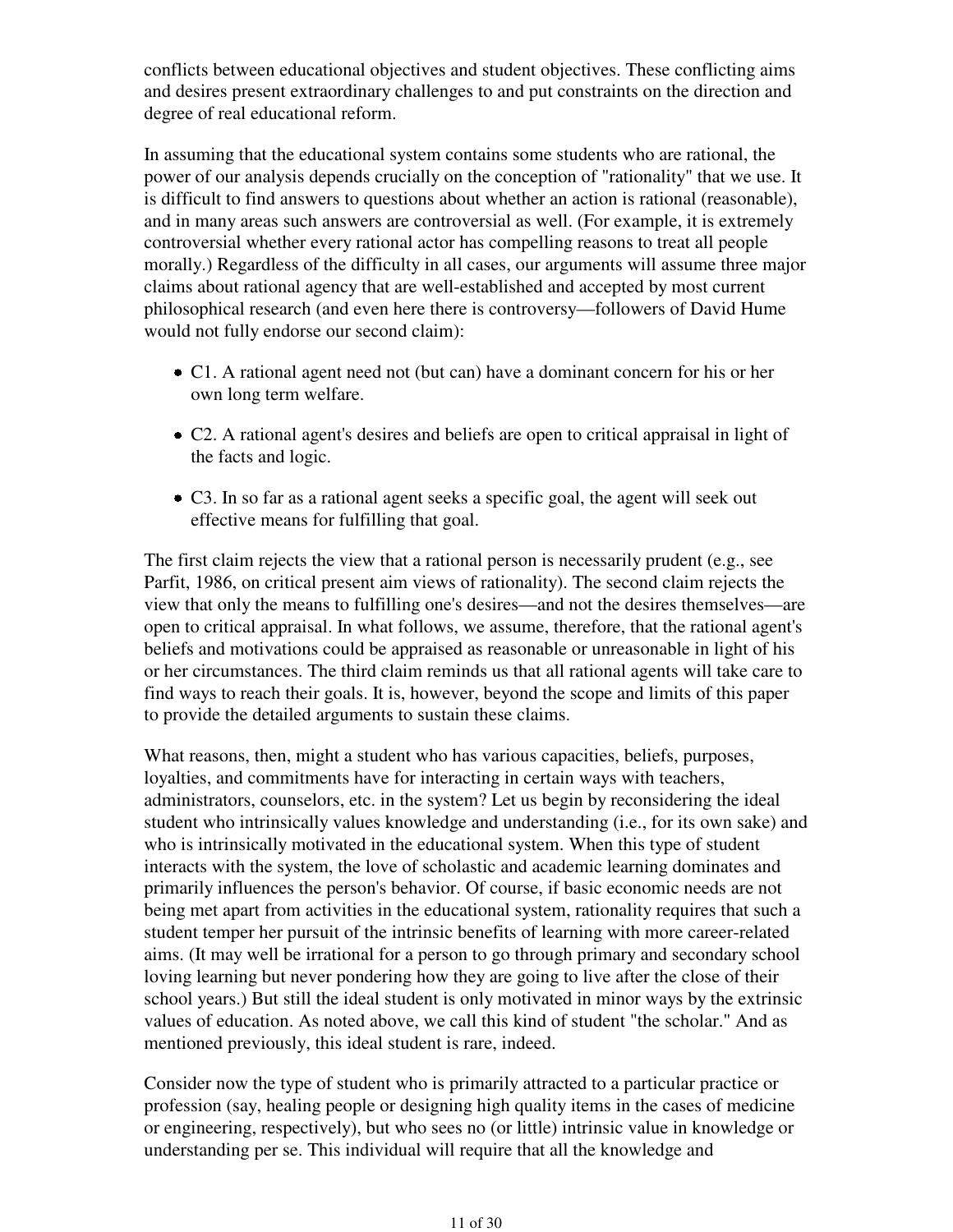understanding worth acquiring must be relevant to his or her professional goals. In dealing with teachers and texts, this kind of student, who we have called "the professional," will be motivated to learn, *but only* on the condition that the teaching (and the grades) is clearly connected to becoming a certain kind of professional.

It has often been said that the best motivation for learning something is intrinsic motivation (see, e.g., Jerome Bruner, 1960). In the strong sense, however, this is false. In caring strongly about achieving some good internal to a practice (say, healing people), then a rational agent would care strongly about acquiring the means to achieve the goal. This is roughly the principle (C3) of practical rationality. One of the best motivations for learning organic chemistry is the belief that it will be really useful in the medical profession. The professionally-oriented student need not intrinsically value organic chemistry, but her respect for its utility will lead her to learn it very well indeed.

It should now be clear that differences between the scholar and the professional account for much of the differences in what is learned and how it is learned. Because their primary reasons differ, these two types demand and expect different things from teachers and the system. For example, the professional type will always be ready to demand from teachers how the content will be *useful* for her career interests. ("How will I ever use this stuff?!?")

And these differences between types of students can take place within a single individual who strongly, intrinsically values the various forms of knowledge but who, to an equal degree, extrinsically values these forms. For such an agent, determining what to learn and how thoroughly to learn it will be a difficult trade-off (or compromise) between competing goods. Knowing what to expect of this bifurcated agent is a difficult task. This type of person may demand and expect different things at different times in ways that seem to lead to unpredictable and irregular behavior. We have called this kind of student the "scholar-professional."

For each of the three types of students, who most closely fit aspects of the ideal student, we have assumed that their motivation for economic and social status has little influence on their interaction with the educational system. We assume that their primary and dominant motives to be either the intrinsic and/or extrinsic valuing of educational benefits. Recall, however, that the surrogate educational benefits (grades, test scores, diplomas, etc.) function to distribute non-educational social and economic benefits. Now it is clearly possible and probable in our individualistic, wealth- and status-oriented society (though clearly not necessary) for a rational agent to be primarily motivated to acquire the various social and economic goods that help make life more enjoyable (to an extent). As Toqueville noted, it is also possible and probable that a rational agent may come to see that acquiring a differentially greater share of surrogate educational benefits is a comparatively reasonable means to acquiring a differentially greater share of social and economic benefits. (It is a highly risky, if not downright irrational, strategy to count on just being lucky.)

Suppose, now, that this kind of rational agent neither extrinsically nor intrinsically values pure educational benefits (knowledge, skills, understanding, etc.). This student, who we have called "the status and wealth seeker" (one kind of "systemic" student), wants the degree (or the grade) *only because* it is a reasonable means to social and economic benefits. But this kind of student will regard the acquisition of knowledge and understanding as an arbitrary hurdle or obstacle to getting the diploma (and then the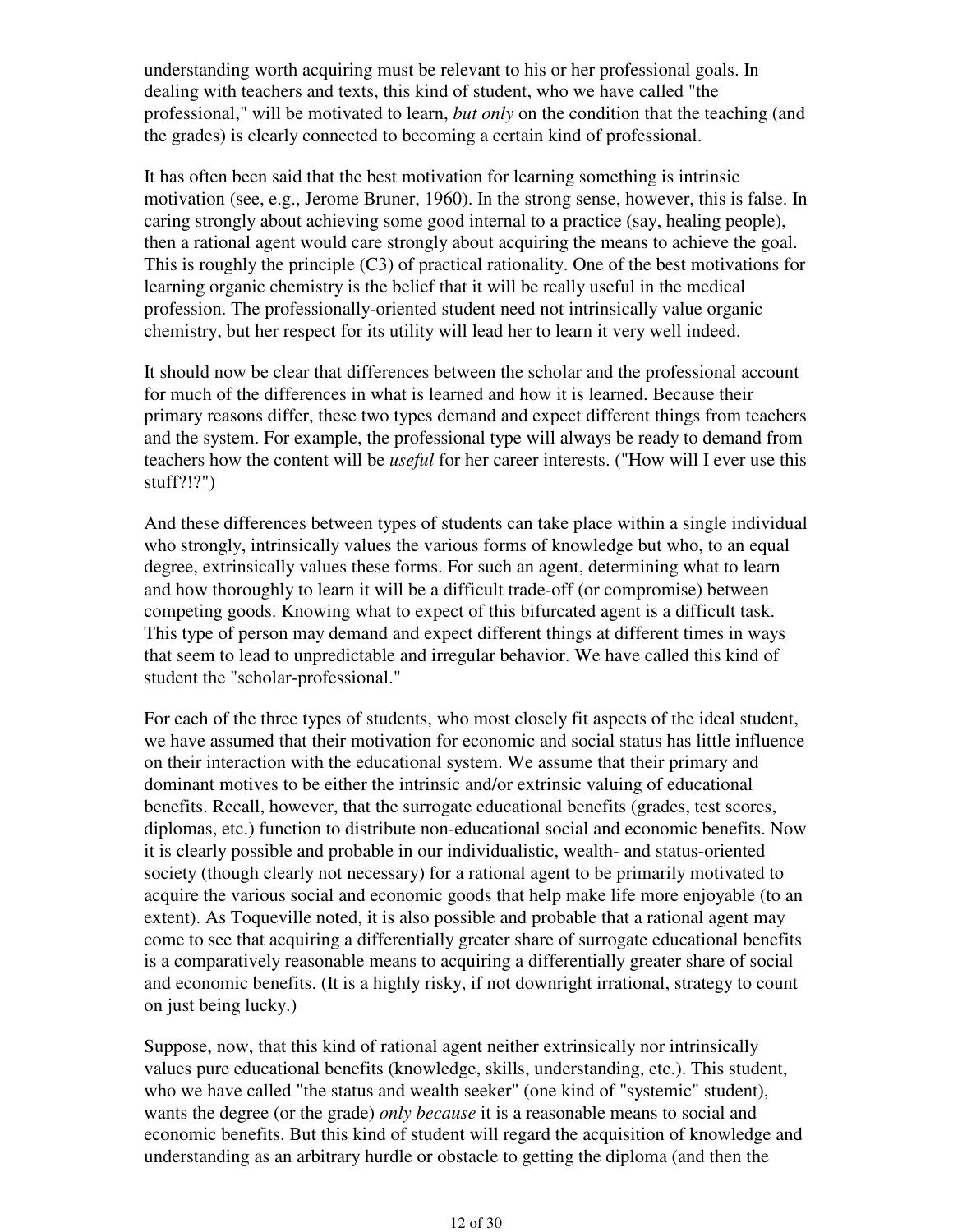goods). Though the status and wealth seeker will want the grade and eventually the diploma, he or she will regard the learning as utter drudgery—something to be done as minimally as possible and something to be forgotten as soon as it is practical (i.e., as soon as the grade is assigned, the degree received, or the SAT test taken (Note 15)). This type of "student" will be like a chameleon to his or her teachers. For this type's public display will be like the scholar but with a fair emphasis on "brown nosing" behavior. Privately, however, he or she finds it all a rather disgusting game to have to play, though one played with typical thespian resources. When it is possible to avoid detection, the status and wealth seeker will lie and cheat, plagiarize, steal, or buy the necessary work (term paper mills), and do anything that will prevent other students from receiving higher grades than his or her own.

Though morally rather unattractive, we should expect little else from a rational agent who sees the institutional norms of schooling and the social tradition of academic education as basically arbitrary matters. As we shall see, the normative principle connecting the educational and social and economic systems strongly encourage status and wealth seekers to remain in the educational system when their talents and capacities might be more productively—not to say morally—engaged in pursuits outside it. But the development of this kind of person is an unintended effect of our adoption of an educationally-based meritocracy.

There is yet a final kind of systemic student to identify: to save space (since they are somewhat different, but motivationally the same in school), we called this type "the indifferent/hostile student." This is the "student" who neither intrinsically or extrinsically values pure educational benefits nor expects (or wants) a relatively greater share of social and economic benefits brought about through the pursuit of higher grades or diplomas. These individuals may very well want an abundance of material wealth and social respect; but they either disdain the effort (and charade) the status and wealth seeker employs in securing surrogate educational benefits or else views the institution of schooling with repugnance.

How, then, could it be rational for the indifferent/hostile student to remain within the educational system and not drop out? The answer easily could be friends and expectations. The indifferent/hostile student's friends are in school and he or she has a primary motivation to be with them. Alternatively, such persons know that the family and society at large expect them to be in school, and they strongly want to please them. Finally, it is extremely rational for a teenage drug dealer to want to be close to the market of other kids. All of these are plausible and, no doubt, salient reasons for many of our disaffected young.

But a deeper reason for staying in school has to do with the dynamics of the educational system that dictate a defensive strategy for rational agents continuing in school at least through the 12th grade. As rates of high school completion have climbed towards 100% of the school-age population in this past century (currently about 80% of 17 year- olds complete high school), the positive social and economic benefits associated with high school completion have drastically declined. Indeed, as a purely logical point, at 100 percent attainment, completion of high school in itself can have no disproportionate social and economic pay-off for individuals (Green et al. 1980 & 1997, Ch. 6). (This means that the status and wealth-seeking student is forced to go on to higher education where the pay-off prospects are still real.) But if *completion* of high school is no longer a big deal, *not completing* high school is an absolute disaster for individuals. In an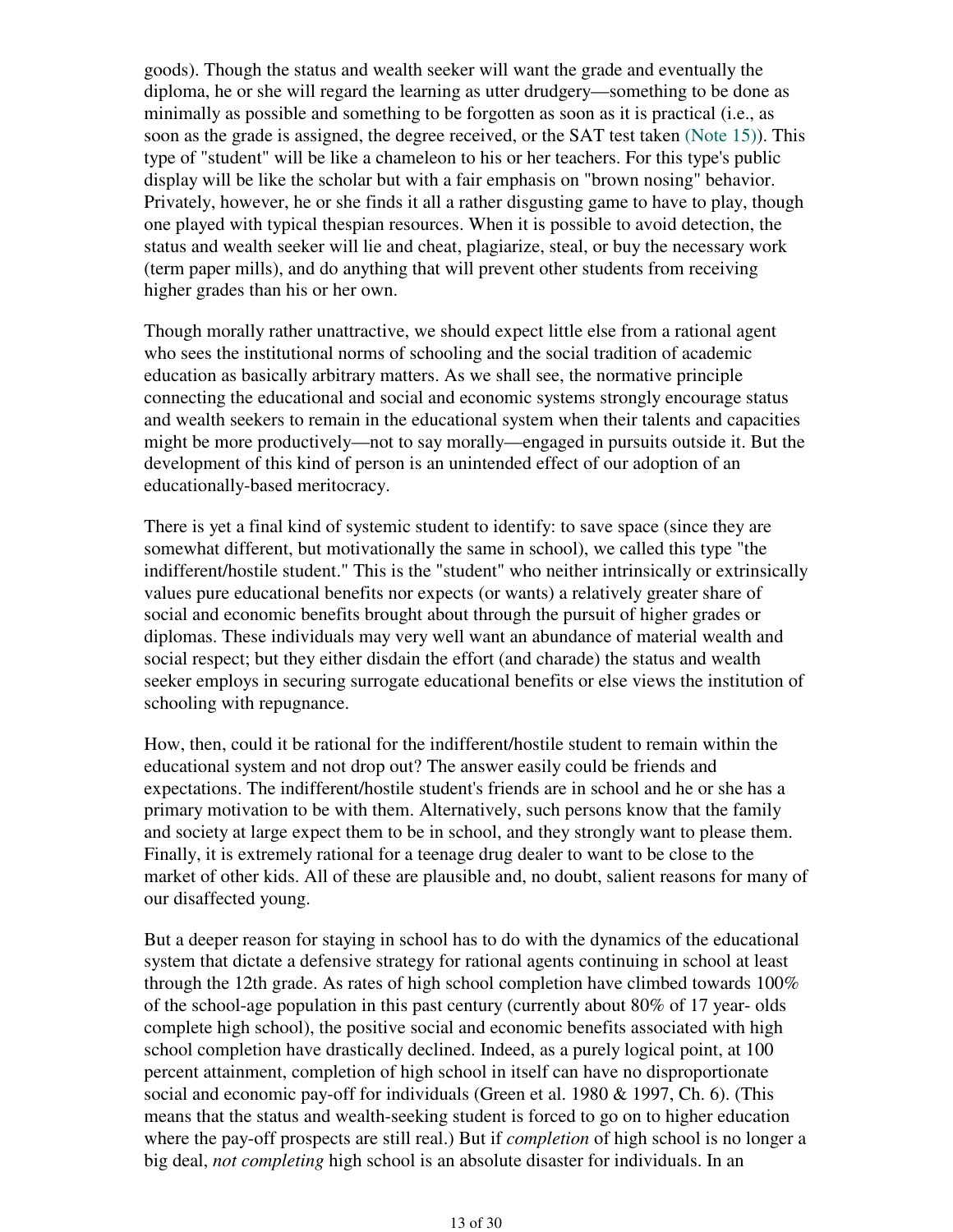educational system in which nearly everyone completes high school, being one of the few who drop out is a near certain recipe for a life of the lowest paying jobs with an attendant probability of periods of unemployment or a generally unappealing life. (How many "life-long" drug dealers manage to retire after leading a "work" life free of misfortune?) The indifferent/hostile student, if rational, is compelled to remain in school out of defensive necessity (see also Thurow, 1975).

But since the indifferent/hostile student is indifferent or hostile to both the acquisition of knowledge and understanding and to the relatively greater social and economic pay-off of advanced formal education, this systemic type of student will have little reason to come truly to grips with the curriculum or even to engage in the status and wealth-seeker's charade with teachers. They have reason only to avoid the disaster that confronts the school dropout. And once they are compelled to be in school where they, at bottom, do not want to be, their expression of frustration, boredom, and hostility is quite understandable, if not potentially explosive (witness the rash of school shootings, etc.)

The five general kinds of students can, thusly, be categorized in terms of the kind of motive and the (comparative) strength of the motive (see Table 1 below). What it shows is that rational students can have a variety of different kinds of reasons for dealing with the educational system. For each type of student, the reasons they have will provide the rational justification for their action strategies. (And here we must stress the equally important fact that many students interact irrationally or non-rationally with the educational system, but still they mimic in large part the behavior of the status and wealth-seeker and the indifferent/hostile students: the two kinds of systemic students. They just are not as consistent and clear-minded about why they act as they do.) Moreover, a typology of the kind that we offer here calls for more and better empirical research to determine more precisely the relative proportions of each kind of rational student at the various levels of the educational system and their less rational counterparts. (Note 16) Such research will improve our understanding of what kinds of reforms are likely to be effective in working with each kind of student and in what degree. As we turn to the final part of this paper, we shall address our comments to other important, more philosophical, aspects of this issue.

# **Table 1 Certain Types of Student With Respect to Kind and Strength of Motive**

|              |                                                                 | <b>Kind of Motives (Reasons)</b>                          |                                                                                                         |  |  |
|--------------|-----------------------------------------------------------------|-----------------------------------------------------------|---------------------------------------------------------------------------------------------------------|--|--|
|              | Intrinsically<br>Motivated by<br>Knowledge and<br>Understanding | Extrinsically<br>Motivated by the<br>Utility of Knowledge | Extrinsically<br>Motivated by<br>the Social and<br>Economic<br>Benefits of<br>Educational<br>Attainment |  |  |
| Scholar      | Dominant-Strongest                                              | Weak                                                      | Weak                                                                                                    |  |  |
| Professional | Weak                                                            | Dominant-Strongest                                        | Weak                                                                                                    |  |  |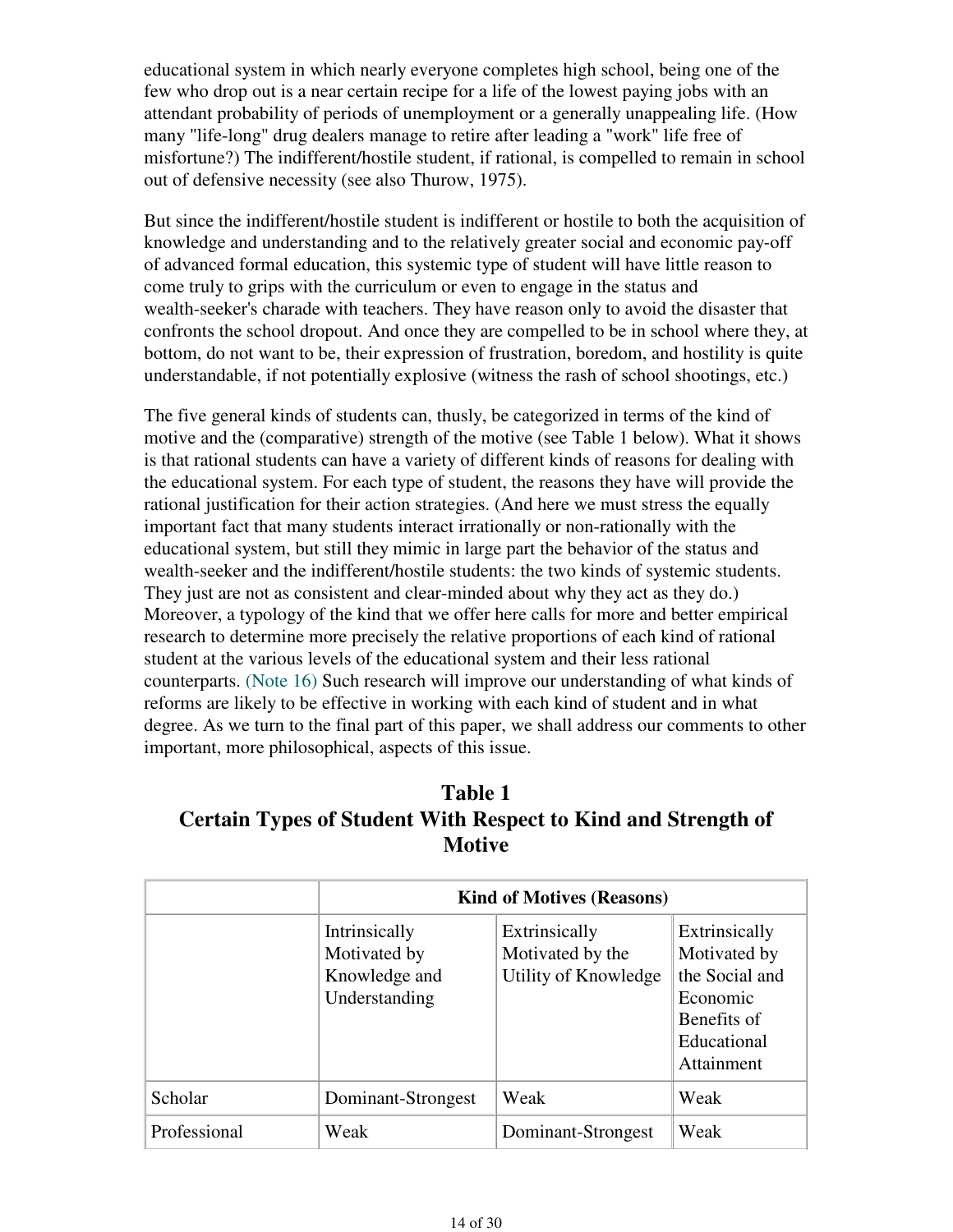| Scholar-Professional                                | One of the Two<br>Dominant/Strong | The Other of the Two<br>Dominant/Strong | Weak                                         |
|-----------------------------------------------------|-----------------------------------|-----------------------------------------|----------------------------------------------|
| <b>Status and Wealth</b><br><b>Seeker Strongest</b> | Weak                              | Weak                                    | Dominant/<br>Strong                          |
| Indifferent/<br>Hostile                             | Weak                              | Weak                                    | Weak or<br>Negative<br>Dominant<br>Strongest |

# **IV**

# **Student Rationality, Educational Excellence, and The Educational Reform Movement**

Through the framework we have established, we hope we have made a start in establishing that rational student action can have a powerful effect on the eventual results of the educational reform movement. Yet it still seems rather odd that there is very little mention in the educational reform literature on potential student reaction to reform efforts. And what little there is comes mainly from within the educational profession itself (for example, the so-called "middle-school philosophy"). But perhaps this oversight should not be overly surprising after all. For several concerns and assumptions have been at work in the educational reform literature from its inception with "The Nation at Risk" report. These are concerns and assumptions that have dominated and directed the ensuing discussion and debate by policy makers over what reforms to pursue.

The first of these concerns has been the economic competitiveness of the various states, and the nation as a whole, as the post-World War II dominance of the United States underwent successive challenges on the world market, especially in the 1970—1990 period. It was during this time that the educational reform movement first emerged and gathered steam to the point that the 2000 state and national elections made educational achievement the paramount political issue facing the country. (Now, of course, education has been overshadowed by the events of 11 September 2001.) In other words, the policy makers have shackled the cause of educational reform to the fortunes of our aggregate economic activity. But this view of the purpose of education—to supply a schooled workforce to meet the needs of an increasing technological world—almost guarantees that the young and their purposes for undertaking schooling will be lost from view. Yet almost no one, we would conjecture, goes to school and strives (or fails to strive) for higher levels of educational achievement *because* it is good for the American economy. Because of this tunnel vision driving educational reform, it is difficult to find a policy maker on whatever level who has asked a most basic question: What is in it for the student?

Second, in viewing high levels of educational achievement as the principal means to attain economic salvation, the educational reform movement tends to assume that the young are monolithic in nature. Indeed, the ongoing concern with school drop outs has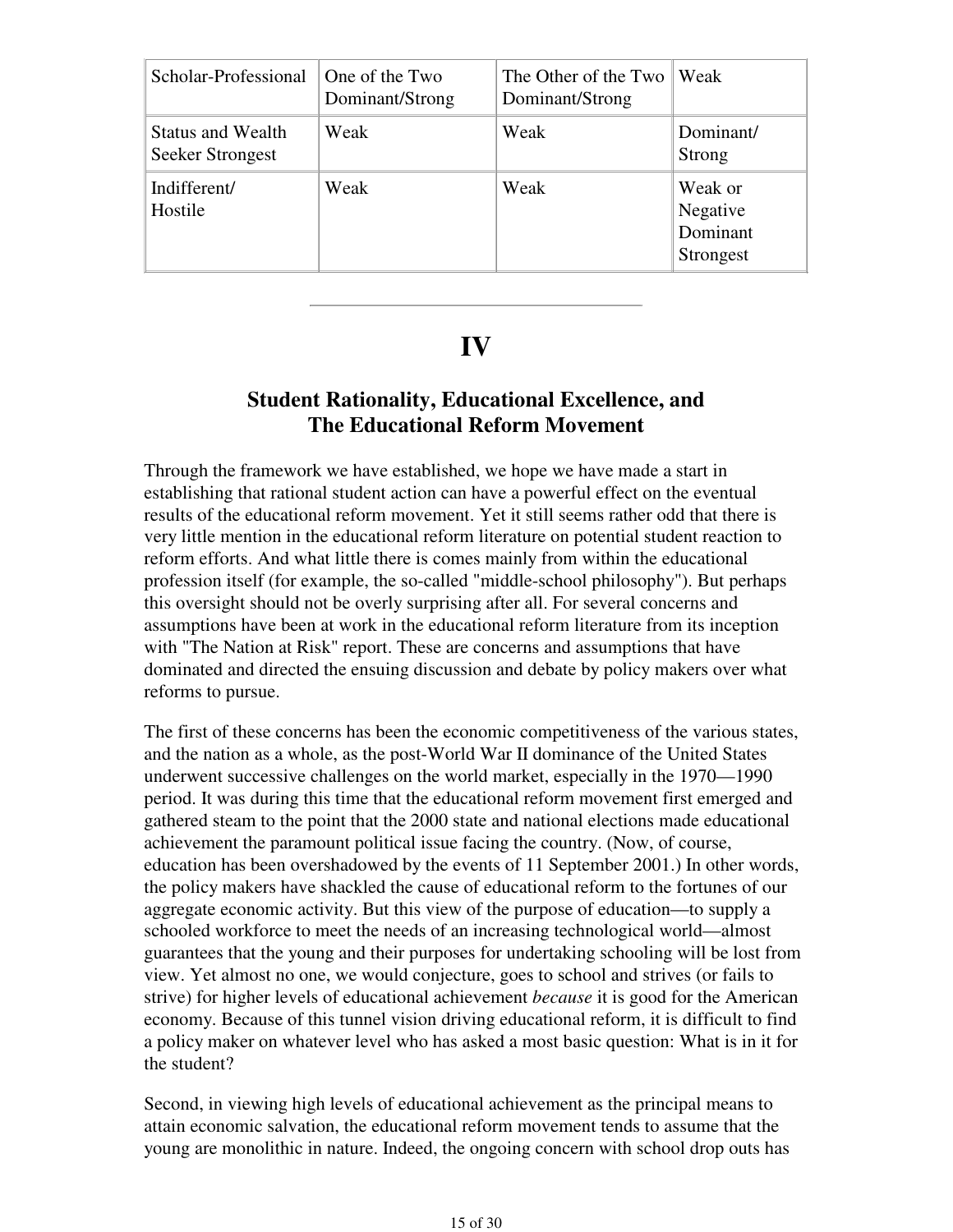one primary aim: get them back in school (or keep them from dropping out) so that they can be "regular" students once more. But, as we have argued, there is no such thing as a "regular" student. There are a variety of student types who vary in their goals and strength of motivation, and by anyone's estimate most of these do not resemble the three types of an ideal students. Enticing drop outs back into schools will do little more than reinforce this monolithic view of students and perhaps lower achievement levels further. Early school leavers, many of whom have subjectively reasonable beliefs in light of their limited experience, can potentially be shown that it is definitely in their long-term social and economic self-interest to return to (or stay in) school, if only to avoid the disaster that is their eventual destination. But such policies and programs to encourage them to return to school will only swell the ranks of indifferent/hostile students (and to some extent status and wealth-seekers), which is why most of them left school to begin with. It is not that we should be indifferent to the plight of the drop out, for it is serious and real. Rather, we need to understand that keeping those young in school who have no taste, at least at the moment, for academic work is hardly a recipe for higher levels of achievement in the aggregate and for harmonious school environments.

Again, for any proposed educational reform, we must ask one of the most important policy questions: What is in it for the student? And this is not simply a crass, egoistic type of question to raise either. Some ends for which humans act are ultimate ends concerning "internal" goods (about which more below) and can be shown to be worthy of both rational and moral choice. Thus, the scholar, the professional, and the scholar/professional type of student who, in pursuing the ideals of knowledge and understanding and/or service to fellow citizens and humanity, are engaged in pursuits and practices that are rationally and morally laudatory. But still, it makes sense to ask *from their point of view* what is in any proposed educational reform *for them*? Yet these kinds of students are probably in the minority of students in the educational system. The educational system, because of the normative principle linking the educational and social and economic systems, is replete with systemic status and wealth seekers and indifferent/hostile students. (And it is well to notice that many so-called professionally-oriented students are actually status and wealth seekers. How many students, for example, would pursue the medical or legal professions were they of low pay and low prestige?) Thus, the success of implemented and proposed educational reforms rests largely on their ability to engage the interest of the status and wealth seeker and the indifferent/hostile student.

But now consider the nature of the proposed and implemented reforms. For example, there are reforms that lengthen the school day and the school year. There are reforms that call for a more demanding school curriculum and higher graduation requirements. There are reforms that call for the ending of the "social promotion" of students from one grade to the next higher, regardless of school performance. There are educational reforms that mandate a minimum grade point average for participation in extracurricular activities such as sports. And there are state standards-based exams that govern high school graduation. Now few of these reforms are likely to affect adversely the interests of the scholar, the scholar/professional, and the professional. Of course,the professional and scholar/professional may resent more and higher requirements in areas *irrelevant* to their interests. However, one of these reforms—standards-based examinations—could well impact adversely the interests of the scholar and the scholar/professional. That would especially be true if the testing, as likely, drives classroom instruction in a teacher and school "accountability-based system" now being implemented in state after state. For as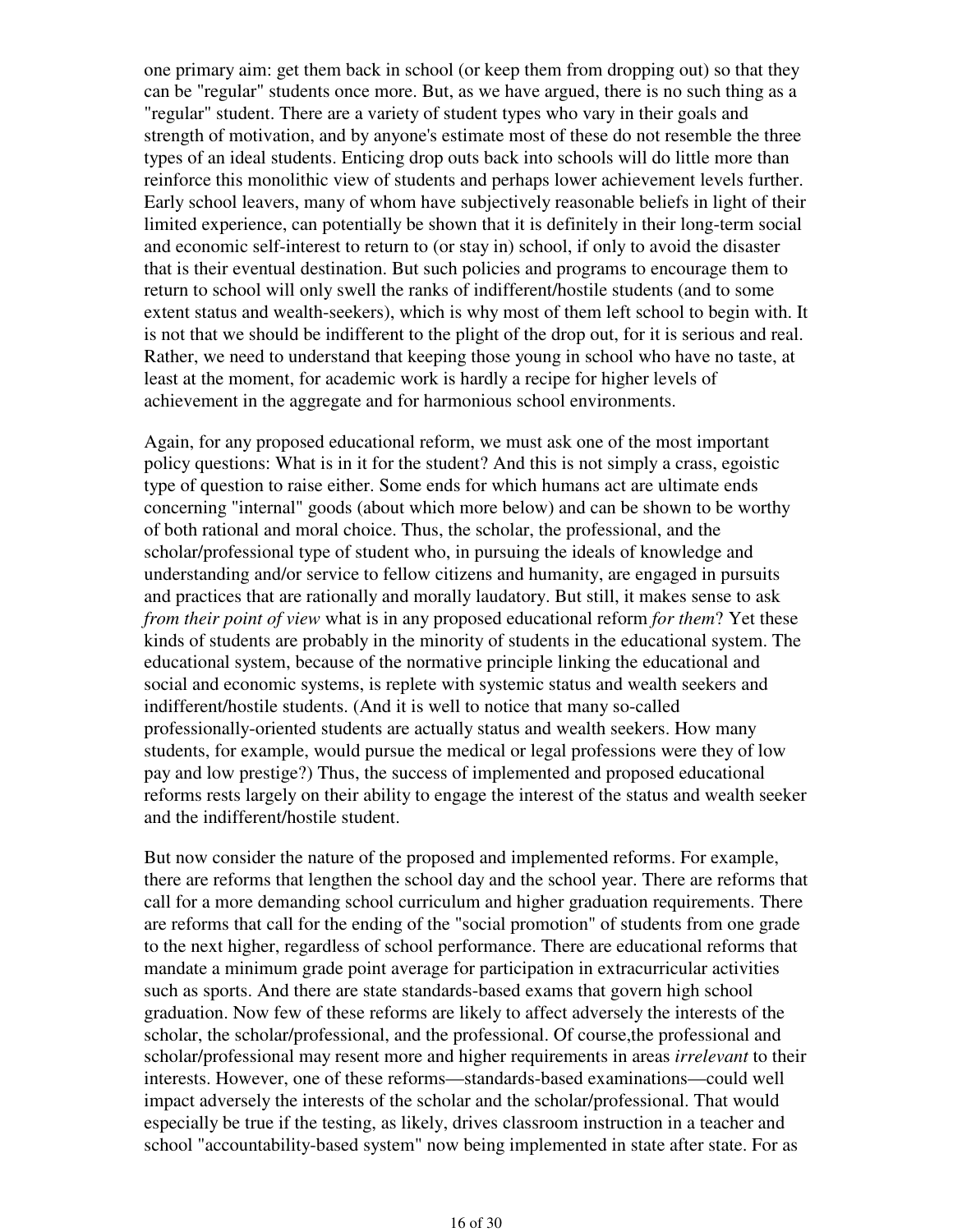teachers and administrators feel accountability pressures to raise average test scores, they are likely to target instruction at the "least able" students (who have the most room to improve). We should expect an attendant result to be the lowering of the level and content of teaching. In this way, state standards-based, assessment and accountability systems could help turn many ideal students into cynical, resentful ones or else help drive them into the private sector of the educational system. Alternatively, even the scholar may become frustrated by a different kind of reform found in the Ontario, Canada schools that expects students to master a far more demanding curriculum in much less time—a form of "curricular intensification."

But, now, what is in these reforms for the status and wealth seeker and the indifferent/hostile student? The answer is little else but pain and suffering. The most rational response of the status and wealth seeker is to seek shortcuts and end-runs around these reforms when necessary and to try to frustrate their intent whenever possible. For the indifferent/hostile student, there is but one rational strategy: sabotage at all times by refusing to play the game when there is nothing at stake personally. And when high school completion is at stake in those school districts and states with test-passing requirements, the indifferent/hostile student, if rational, will put forward the minimal effort necessary in order to pass the test, thus only grudgingly avoiding the plight of the drop out.

Of course, these are but a few ways to frustrate and undermine attempts to reform the educational system. Many of our more rational students, in the main, may not know and understand in any great depth the various ways we have come to structure our experience of the world, but they can be very clever and resourceful in ensuring that they never come to that truly educated state. And can we blame them? Perhaps in a world that emphasizes the intrinsic value of pure educational benefits and their service in upholding the ideals of democratic citizenship, we might well place blame on the more rational students who foolishly waste important educational opportunities. But can we place blame on such students in a world that emphasizes formal schooling as the prime means to economic dominance as a nation and "making it" socially and economically in personal terms? (Can we even place blame on such students in a world that uses grades "earned" to sort students at each level? Even the scholar and professional types will see how getting high grades is strongly related to getting into higher levels of the system.) (Note 17) We think not. For it is not our students who have placed great emphasis on the purely instrumental value of formal education for both the economy and the social and economic standing of the individual. Rather, it is the truncated vision of the erstwhile educational reformers and of a society that apparently cares more about the credentialed symbols of educational achievement than about the intrinsic and extrinsic value of pure educational benefits in leading a good and worthy life. We have, in other words, unerringly established an educational system and a set of social and economic incentives that are guaranteed to deliver marginal educational achievement and to create resistance to any real and meaningful educational reform. We should not be surprised, therefore, to find so many status and wealth seekers and indifferent/hostile students in our schools. For in creating an educationally-based meritocracy, we have done everything we could to encourage their development.

Education in this way, rather than seriously pursued, becomes a rather cynical game to be played. The problem is not that we fail to value education. Clearly, Americans (and Canadians) do. The problem, instead, is the *way* we value education.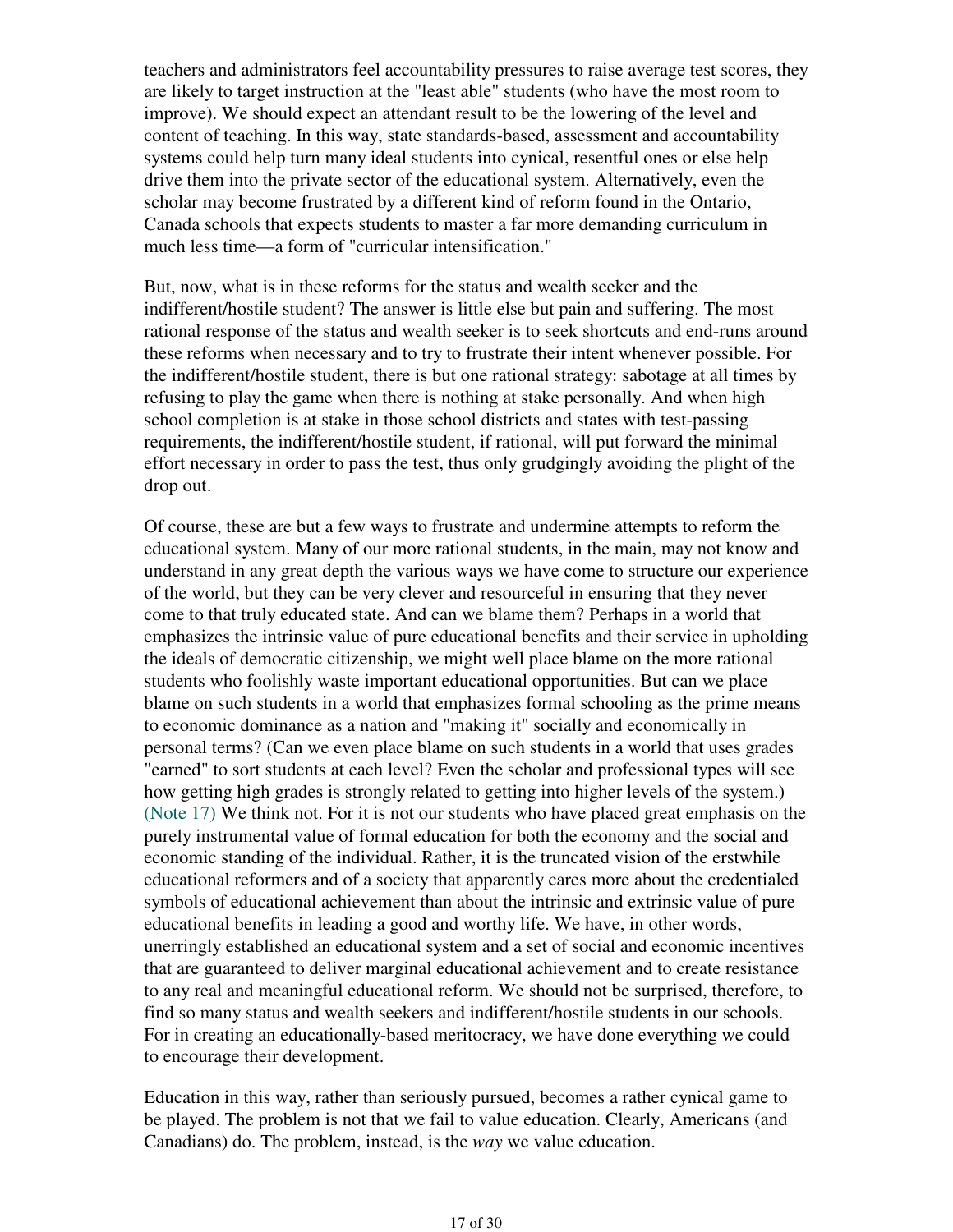This points to the deep and final incoherence that lies at the heart of the educational reform movement. By shackling the drive for educational excellence in education to the cause of competitiveness in the world market, we are likely to achieve neither. For at the heart of the reform movement, there exists a defective understanding of the nature of educational goods, true educational standards, and how excellence is to be promoted and sustained. The cause of this defective understanding is an intellectually-derived, moral tradition that runs deep and powerful in American life: "moral individualism." Moral individualism is, as Stoutland notes, "...a comprehensive, individualistic moral theory about how individuals should live their lives and relate to society" (1990, p. 107). At its best, it can provide a rationale and basis for understanding society as a cooperative endeavor in which some self-sacrifice is required of all for the benefit of all. At its worst, and this is its modal tendency, moral individualism promotes egoism and the satisfaction of individual preferences even at the expense of others. Since, as we claim, moral individualism is clearly reflected in the thinking of the educational reformers, it will profit us to examine some of the beliefs that comprise it.

## **Moral Individualism and the Educational Reform Movement**

Again following Stoutland, "...moral individualism understands the good as anything that satisfies an individual's desires, interests, or preferences. This implies that all goods must be individual goods, that is, goods for, and assignable to, particular individuals, since all desires, interests, or preferences belong to particular individuals" (1990, p. 119). It follows from this that a *social* good can only be one that satisfies the preferences of most of society's members because a social or public good is only the sum of individual preferences. The common good or public interest is only, on this view, the sum of individual preferences. The common good or public interest is thus necessarily reducible to the private interests of individuals. The provision of education to all, then, is a social or public good if it can be shown to be in the public interest, that is, the interests of most of society's members. Although altruism—or the self-sacrifice of one's own private interests for the private interests of others—can find a place within moral individualism, that place is necessarily precarious. For happiness or the good life in moral individualism is a life in which one's own private interests are maximally satisfied. Thus, appeals to the common good must be couched in terms of appeals to the private interests of the many. And when individuals do not see a particular candidate for a public good deserving of their own support (i.e., in their own private interest), the majority who do may be forced to compel self-sacrifice on the part of those who do not (e.g., compel them to pay taxes for the support of formal education). As, Stoutland succinctly puts it, "What is distinctive about moral individualism is not that it assigns no important role to society, but that it regards society, as wholly *instrumental* to goods for the particular individuals who are its members…Societies [on this view] do not constitute preferences; their role is to satisfy them" (1990, pp. 120).

We are now in a position to appreciate the way in which the educational reform movement is ensnared in the trap of moral individualism. In order to appeal for higher levels of achievement in—and more money and accountability for—education, the reformers have been forced to explain how higher achievement is instrumental to the satisfaction of the sum total of private interests. This they have done through the appeal to the economic competitiveness of the nation and the related theme of a forewarned unilateral " educational disarmament." (Note 18)>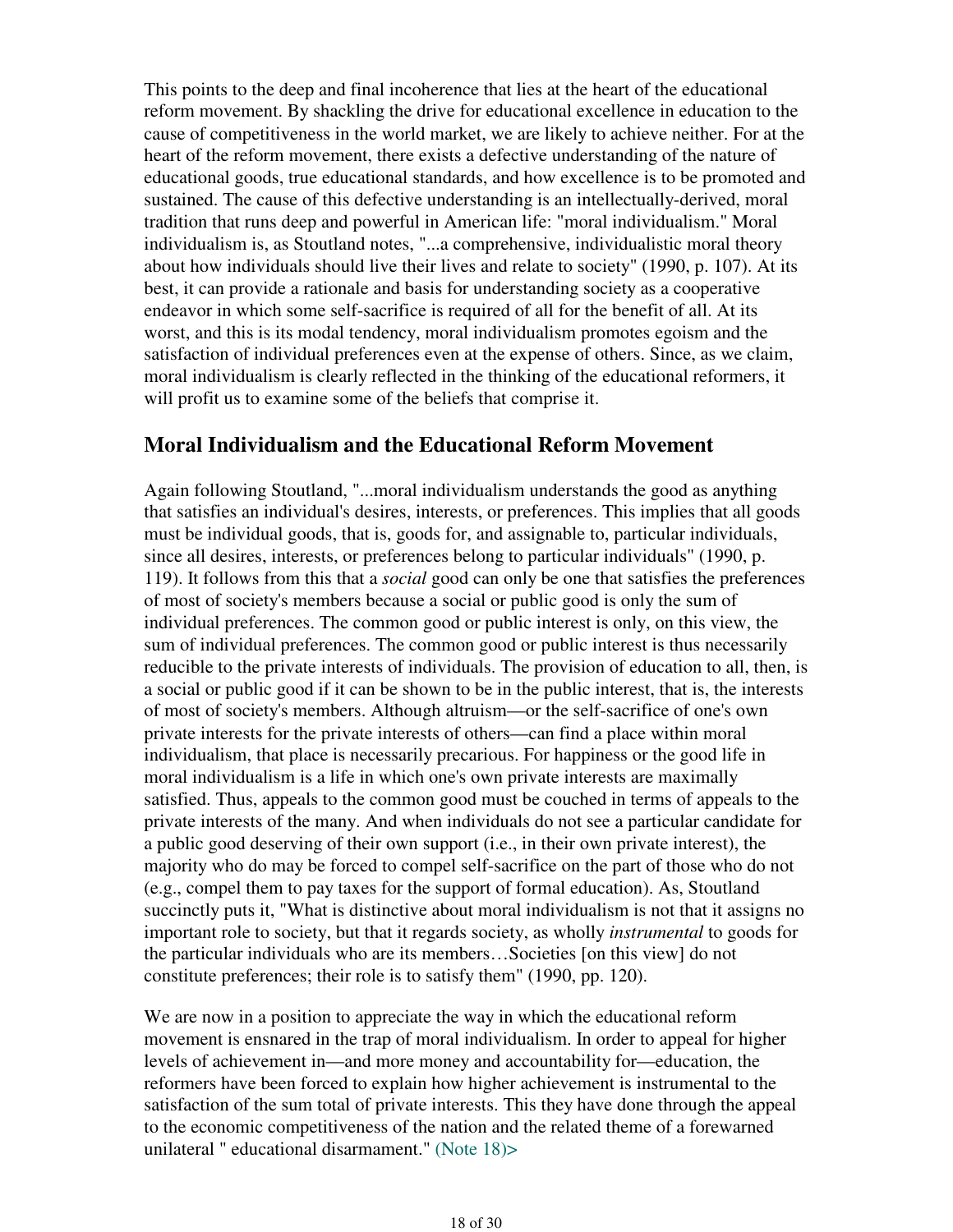But while the reformers carried on the battle-cry for educational reform to society at large, they left their rear unguarded on the issue that we have addressed: the interests of students. But should they finally address the various rational interests of students, then what, within the confines of the value framework of moral individualism, can they say? First of all, no appeal is possible to education as an intrinsically valuable good, since in moral individualism *nothing* has intrinsic worth. Here something is good only if it satisfies some private preference. Second, for them no appeal is possible to education as an *extrinsically valuable* good, a good which by definition leads to an intrinsically valuable good, since again in moral individualism *nothing* has intrinsic worth. For such a view, something is good only if it satisfies private (short term or long term) preferences. And if a student has no preference for higher educational achievement (short term or long term), no instrumental appeal is possible. Third, because the reformers have tied education to the purpose of economic competitiveness—rather than to the non-individualistic ideals of full-blown rationality and democratic citizenship—no appeal to student responsibility is possible. And fourth, appeals to students to achieve highly for the public good (economic competitiveness) are definitely likely to fall on deaf ears. Any tendencies toward self-sacrifice in our moral individualistic society are fairly diminished by the teenage years. (The patterns of altruism that clearly do remain are no doubt testaments to the staying power of those more communitarian social institutions such as the family and church.) And finally, unlike the paying of taxes, it is doubtful that we would compel the young to self-sacrifice by threatening fines and prison sentences for low achievement—though in a few places state legislators have actually introduced bills to deny a driver's license to errant students!

Thus, the only appeal to students that can work is to their self-interest. The educational reform movement has no other real recourse. But in the appeal to narrow self-interest we have, given the structure and dynamics of an educationally-based meritocracy supported (by and large) by a bedrock of moral individualism, the very instrument that delivers the educational mediocrity the reformers decry. What the reformers fail to see is that the structure and dynamics of the educational system *are actively forming and encouraging* student preferences that run counter to the creation and sustenance of educational excellence. One might say that the system is creating status and wealth seekers and indifferent/hostile students. Excellence in education has nothing at all to do with the external goals of sustaining a competitive economy or materially enriching individuals. But that is something very difficult for those of us caught up in our individualistic culture to understand. And it is certainly the central defect of the educational reform movement. It leads to the incoherence of which we spoke. Indeed, excellence in education is not something that can fit into the framework of moral individualism at all.

## **Educational Excellence and the Idea of a Public Good**

Central to this understanding is the act of recognizing that there are some kinds of goods that are *irreducibly* public goods—goods that cannot be privately assigned to or appropriated by individuals alone. Alasdair MacIntyre in *After Virtue* (1981) establishes this in his account of social practices and his distinction between "internal" and "external" goods. For MacIntyre, a practice is "...any coherent and complex form of socially established cooperative human activity through which goods internal to that form of activity are realized in the course of trying to achieve those *standards of excellence* which are appropriate to, and partly definitive of, that form of activity" (1981,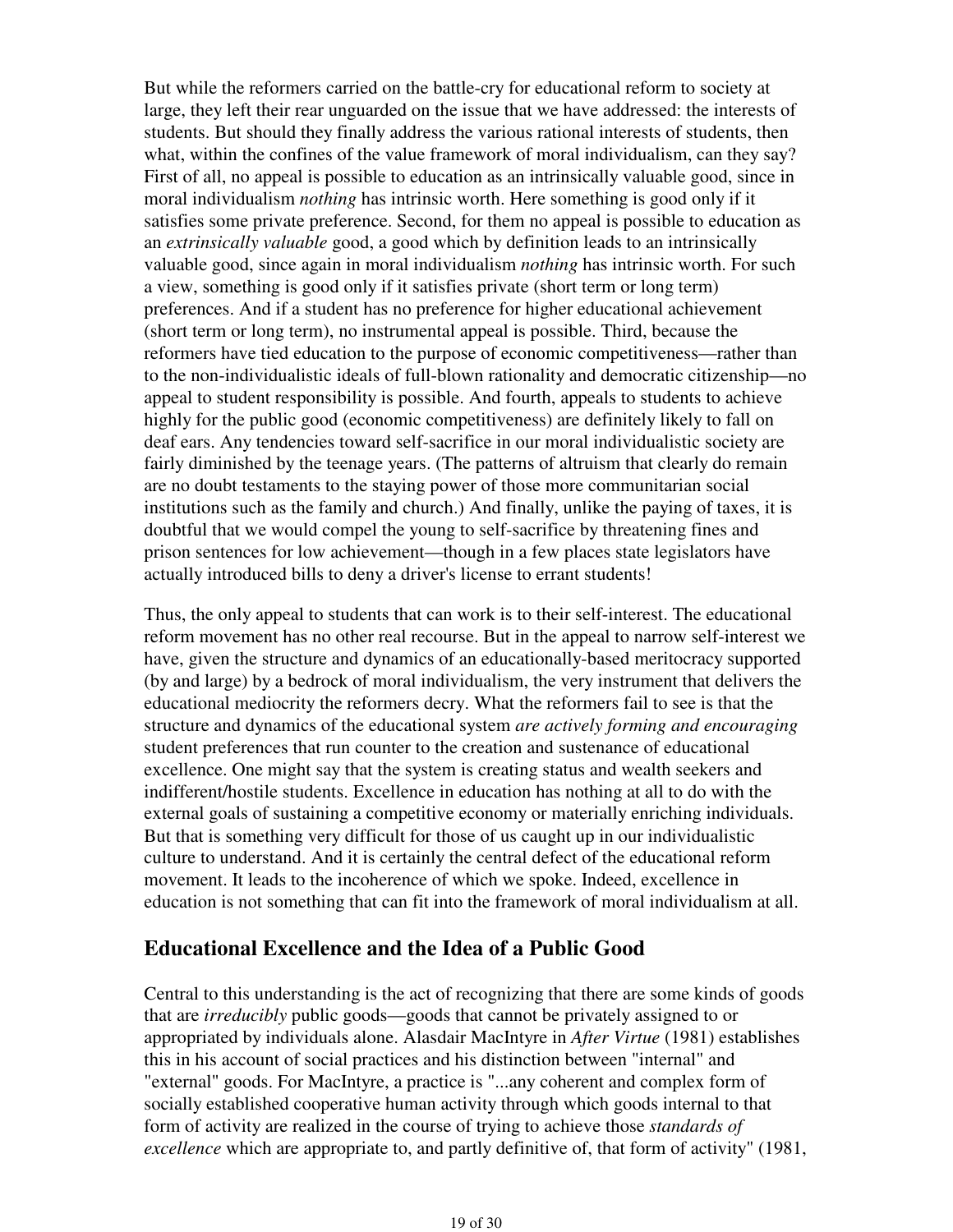p. 175). Examples are complex games, true professions, and, not least, the various arts and sciences. What is common to all of these is the fact that they each contain standards of excellence (norms) that define their corresponding activities and what it means to be a skillful participant in them. Moreover, they each require no mean effort to master (and typically require forms of apprenticeship); and in many cases they cannot fully be appreciated (or judged) except by those on the inside of the practice. On the other hand, goods are external to a practice if they can be secured in some other fashion than through the practice itself. Status and wealth are obvious examples. Since external goods can be appropriated by and assigned to individuals, they are "...characteristically objects of competition in which there must be losers as well as winners" (MacIntyre, 1981, p. 178). And although internal goods are "...the outcome of competition to excel...it is characteristic of them that their achievement is a good for the whole community who participate in the practice" (MacIntyre, 1981, p. 178). In other words, they are not reducible to the good of particular individuals.

The achievement of knowledge is one such example of an irreducible public good that benefits the community. And note that in the transmission of knowledge through education, teachers do not give up something when students come to understand. The economics of exchange relations do not apply here (nor, as Green et al., 1980 and 1997, note, is knowledge subject to the economist's notion of "decreasing marginal utility").

Now MacIntyre's account of practices allows us to establish exactly why the educational reform movement has a flawed and defective vision of educational excellence. In understanding the practice of education as merely instrumental to satisfying certain desires (i.e., economic competitiveness or individual social and economic well-being), they reduce educational benefits to external goods. But excellence in education can only be understood by reference to *the public standards internal to the practice. (Note 19)* In this way, pure educational benefits are not goods because they satisfy individual preferences. They are goods because they are specified by the standards of excellence internal to the various forms of knowledge that we have achieved over time. They can be realized only by engaging (to a considerable degree) in the practice of education in its own terms, by coming to see its point in and of itself, and therefore *only by submitting oneself to its discipline. (Note 20)*

But in thinking of educational benefits as merely the means to satisfy aggregate or individual preferences, the educational reform movement rules out the possibility of understanding education in its own light. In so doing, the policy makers necessarily fail to capture the very nature of educational excellence from the outset.

# **The Practice of Education and Educational Reform**

In taking the practice of education in its own light seriously, we quickly begin to reconsider the meaning of questions such as "What is in it for the student?" That question, we should note, arose primarily within the framework of moral individualism. Instead, we need to think about educational reform in terms of the institutions whose role it is to sustain the virtues inherent in the practice of education. Again, if we look at the educational system today, we witness an institution that undermines, rather than sustains, the pursuit of educational excellence. Individualist thinking simply lacks the capacity to understand how important the structures of society are in forming individual preferences in the first place. The normative principle that governs the link between the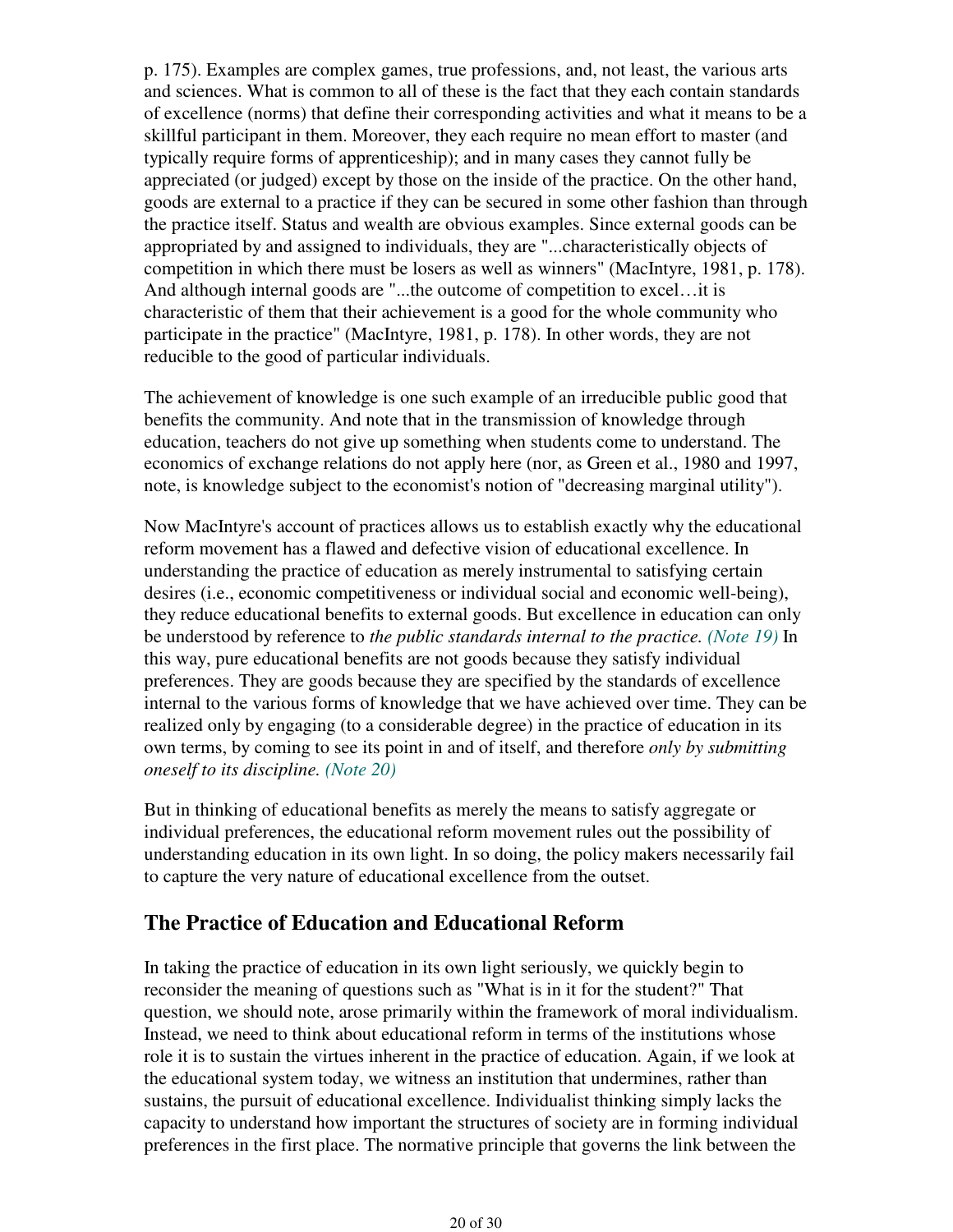educational system and the social and economic system simply instantiates the norm that the road to riches is through high grades, rather than emphasizing the intrinsic and extrinsic value of educational benefits. Instead of taking the interests of the status and wealth seeker and the indifferent/hostile student as givens and then asking how we can transform their preferences into those of ideal students, we should be asking a far different question (unless we want to continue to blame educators in the interest of political mileage). For the fact remains that once formed, preferences are difficult to change. Rather, we should be asking: "What is it about the educational system that leads to the development of status and wealth seekers and indifferent/hostile students?" In other words, *transforming the educational system may be the only way to transform individuals.* Only then does the direction of real and meaningful educational reform—and the true meaning of educational excellence—become evident.

This is the direction that has been urged by Green et al. (1980 & 1997, pp. 164 -168). It can be re-framed more directly here. Stated simply, we must *weaken* (if not abandon) the normative principle that differentially rewards educational attainment (grades, degrees, and diplomas, etc.). In other words, if there were no longer any major pay off economically and socially for educational attainment via the educational system per se, then education through the educational system could be unwaveringly pursued for the intrinsic and extrinsic value of pure educational benefits. Moreover, if educational attainment in and of itself was less decisive for life chances, then the social and economic compulsion to complete, for example, high school would disappear. Simply consider what this would mean for the indifferent/hostile student as well as, remarkably, for the drop out. By weakening (or even severing) the connection between the distribution of surrogate educational benefits and the distribution of social and economic benefits, the motivation to pursue educational attainment for *purely defensive purposes* (to avoid the current plight of the drop out) is gone. The indifferent/hostile student would be given a real choice concerning the future. And many of them would exercise such a choice, at least for the time being, by dropping out of the educational system. With the absence of unwilling and resentful students, we should expect plummeting rates of school violence and the restoration of a healthy climate for learning.

But with a higher percentage of school leavers in the secondary school age population, the social and economic costs of dropping out are greatly reduced. Dropping out is a personal disaster and social stigma *when only very few* drop out. In a world of many drop outs, employers cannot routinely screen for formal, but often suspect, surrogate educational credentials.

There is an equal implication for the status and wealth seekers. If the pursuit of educational credentials were no longer the primary route for "making it" in life, their reasons for remaining in school and engaging in manipulative and deceptive behavior patterns simply collapse. If "making it" is truly their goal, then they would be free to expend their doubtless ingenuity outside the schools in other, hopefully more worthy, pursuits in striving to reach it.

But with the educational system reduced, thusly, in size—retaining and, most importantly, *easily re-admitting* only those who wish to profit from the disciplined pursuit of knowledge, understanding, and callings—our society would be forced to understand that the demands of real and lasting educational reform greatly exceed the current, ephemeral attempts to tinker crudely and blindly with the educational system as it exists. If we continue our present course, we may realize fleeting gains of a few points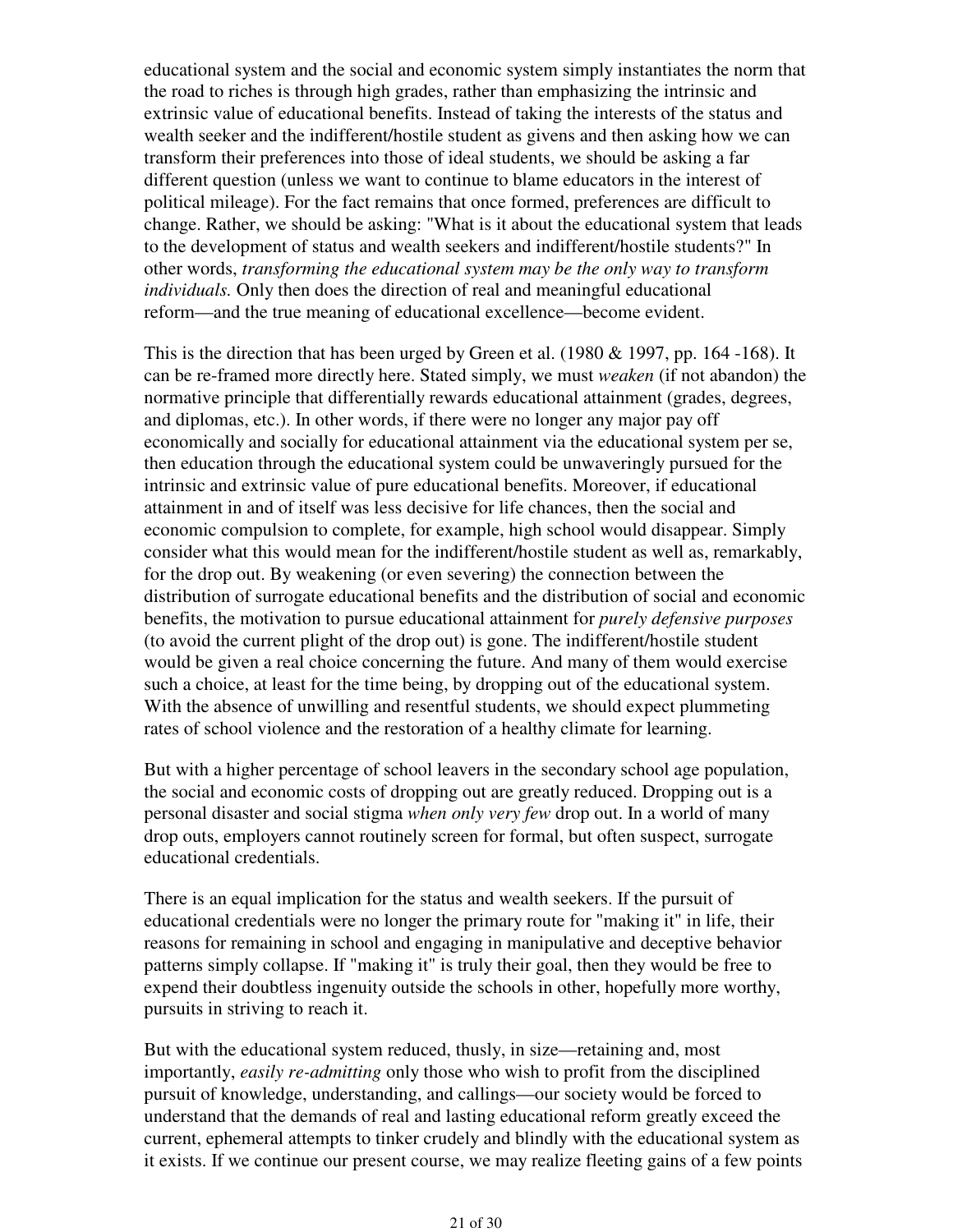on test scores. (Note 21) Indeed, we may even be compelled to face the fact that there might be a multitude of pathways to make the transition from youth to productive and competent adulthood, only one of these through the educational system as such. (Note 22) Quite apart from the now fashionable so-called "middle school philosophy" developed to deal with disaffected students, we may need to think about returning to the concept of the retired grammar school to provision all students with elementary/intermediate literacy, civic, scientific, and mathematical knowledge and skills, along with basic computer skills. Upon completion, students might then choose between continuing in the academic educational system or opt out for more practical educational opportunities. Except for the few advanced jobs and career categories—in relation to the entire population—it is questionable that we need hordes of high-tech people to run the economy. (Few of the status and wealth seekers and indifferent/hostile students are currently destined for these positions anyhow. Indeed, more of them might actually end up in these positions by easily re-admitting them into the educational system when they are more ready.)

But the need to open new pathways (and in some cases re-open old ways) in the transition to adulthood would raise a host of issues about how to structure strong educational and economic policies to foster different *kinds of practical learning experiences* for youth directly in the workplace and other social settings. For it has never been the case that the young have little interest in learning *per se*. Curiosity and the thirst for learning are universally natural to the young. Rather, the problem is that we have compelled young people to pursue *one kind of learning* -- scholastic/academic learning—for ever increasing amounts of time without regard for its perceived relevance to them. The clear and convincing result is now an educational system awash with status and wealth seekers and indifferent/hostile students, not to mention their less rational counterparts. By creating multiple pathways to adulthood that feature practical, hands-on, experiential learning within a "real world" context, we can develop arenas that will do much to foster moral attachment, real learning, and a "conscience of craft" (Note 23) (for those currently disaffected with academic culture and practice). Rather than stigmatizing such academic "drop outs," a multiple pathway approach might be far more appealing to a majority of adolescents of all social classes (especially since it would not foreclose the option of dropping back into the academic educational system later on). (Note 24) It is true that many might not ever return to academics, as such. However, they most likely would end up with far more marketable skills than our current crop of disaffected high school graduates. With such skills, the nation's economic competitiveness might be heightened beyond the educational reformers' dreams. (There is more than a touch of irony in this.)

Such extra-systemic educational reform would not be easy by any means. (Note 25) Indeed, it would require the creation of a public consciousness that education -- in all of its forms and throughout a lifetime -- must be seen to be a society-wide responsibility, not just the currently, and mainly age-segregated institution of schooling. The educational system, if allowed, can easily succeed in the pursuit of true educational excellence if its mission is appropriately construed as the producer, guardian and transmitter of fundamental cultural and scientific understanding. It cannot, however, be all things to all people as we now pressure it to be. For far from achieving continuing competitiveness in the world -- so far an event that has as much to do with luck, fair-enough economic design, strategic collapse in the old Soviet Union, and immigration -- the current spate of educational reforms will do little to move us truly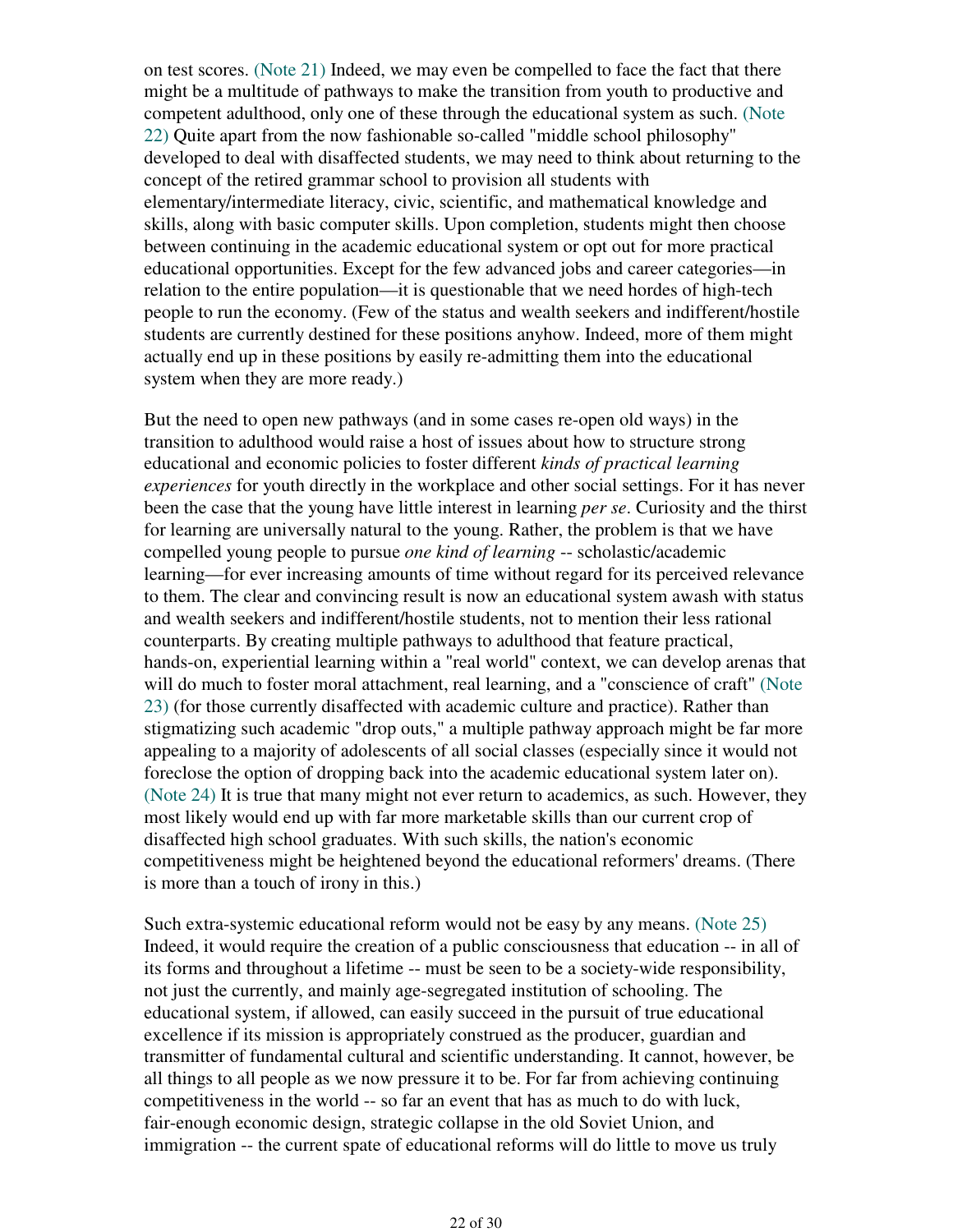ahead on the road to educational excellence. And that is the ultimate lesson to be learned from raising the question of the student in educational reform.

# **Notes**

 $<sup>1</sup>$  The inelegant, but descriptively accurate, term "studenting" was originally introduced</sup> by Gary D Fenstermacher (1986) in "Philosophy of Research on Teaching. " It refers to those activities of the student often necessary for student achievement.

 $2$  We believe that the following sketch of an "ideal" student is widely held, but our subsequent arguments do not rely on its being widespread.

 $3$  This view paraphrases that of Paul H. Hirst in his justly famous essay, "Liberal" Education and the Nature of Knowledge" (1974). Howard Gardner's *The Disciplined Mind* (1999) gives a related formulation.

 $<sup>4</sup>$  Hirst, Ibid.</sup>

5 Thomas F. Green (1999) in *Voices: The Educational Formation of Conscience* explicates the major difference between what he calls *strong* and *weak normation.* In this instance, ideal students become strongly normed to the standards of excellence in education (and to the academic purpose of schools *in so far as* schools support these standards). Indifferent students, as we shall see, are neither strongly normed to the standards of excellence in education nor to schools, though they may be compliant with school rules and routines (weak normation). Hostile students are neither strongly nor weakly normed to the standards of educational excellence or the schools. Indeed, they tend to be defiant of both.

6 Steinberg, et al. in *Beyond the Classroom: Why School Reform Has Failed and What Parents Need to Do* (1996) studied 20,000 teenagers and their families in nine different communities over a ten year period. From a psychologist's point of view, he examined the "engagement" of young people in schools (with "engagement" defined as "the degree to which students are psychologically "connected" to what is going on in their classes" (p. 15).) In his sample, he discovered that around 40% of the teenagers from all social classes were "disengaged" (p. 67). While there are strong reasons to prefer Green's (op. cit.) notion of strong and weak normation in identifying types of students and their motivations, Steinberg's "disengaged student" may serve as a proxy to our indifferent/hostile types of students. We also take strong exception to Steinberg's recommendations for "re-engaging" students. Steinberg's psychological framework also fails to mark out how students who are disengaged might be acting quite rationally (from their point of view) in the educational system. Accordingly, he omits any mention of a connection among rationality, leading a good life, and avoiding harm.

<sup>7</sup> See Ericson & Ellett (1990) "Taking Student Responsibility Seriously."

 $8$  Ibid.

9 Postman (1995) in *The End of Education* strongly takes to task the current economic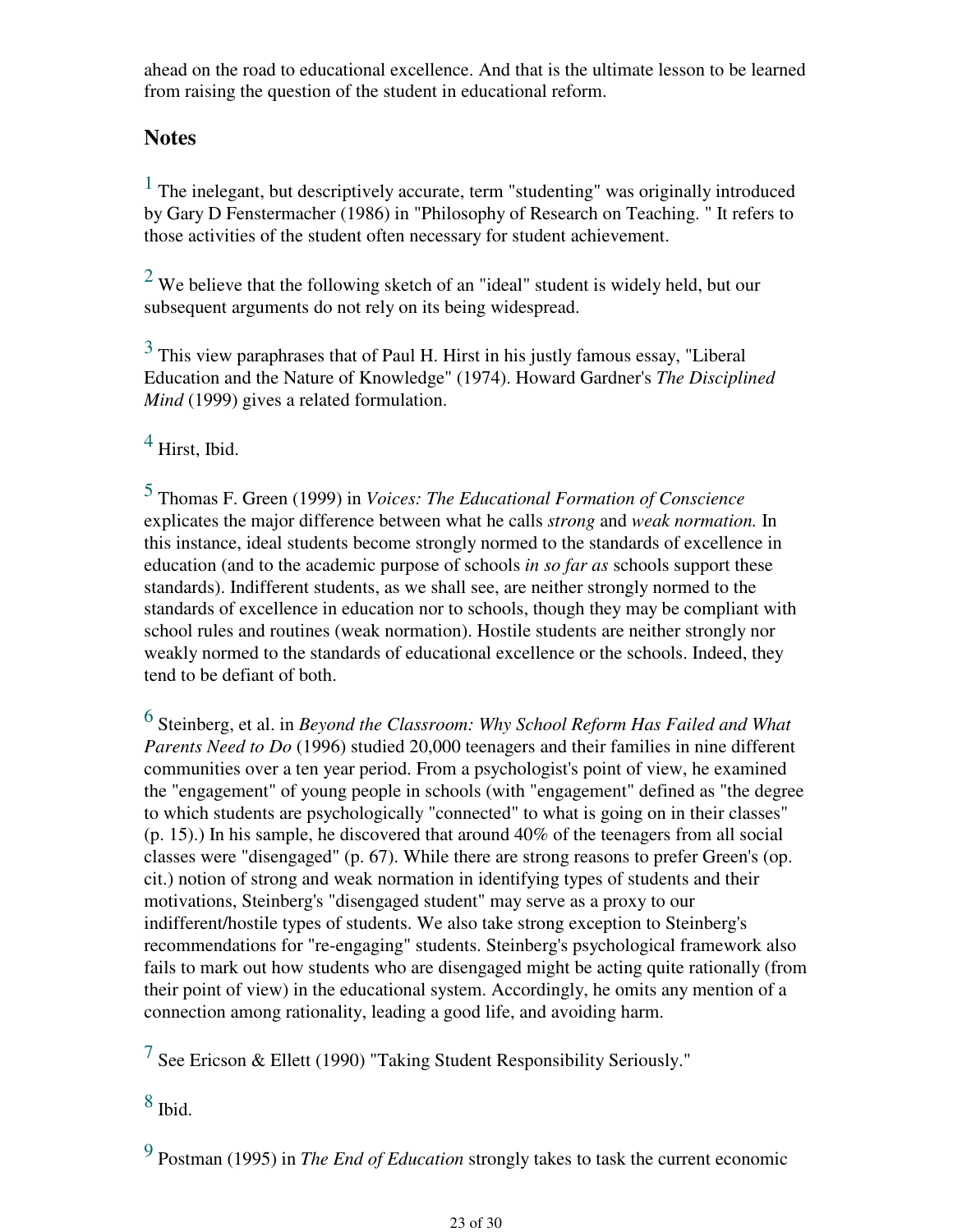rationale for public education and calls for a new, far more noble, "metaphysics" of education.

<sup>10</sup> This section is strongly grounded in the work of Green et al. (1980 & 1997), *Predicting the Behavior of the Educational System,* especially Ch. 6.

 $11$  See Martin Trow's (1961) classic, "The Second Transformation of American Secondary Education.".

 $12$  This use of the term "surrogate" acknowledges that grades, for example, are neither interval-ratio scales nor even ordinal scales. Their "sloppiness" as scales is what makes them an efficient medium of exchange.

<sup>13</sup> The United States, we should note, is far from a perfect educationally-based meritocracy. Typical of capitalist economies, the U.S. legitimates social and economic inequalities based on personal luck, perseverance, and even such things as a winning personality. Increasingly, however, formal educational attainment governs entrance into career and earnings networks and hierarchies.

 $14$  The supporting arguments for regarding the normative principle as a principle that legitimates subsequent inequalities in social and economic goods among persons is given in detail in Green et al. (1980  $& 1997$ ), pp. 42–45. The point to grasp is that the relation between (surrogate) educational benefits and non-educational social and ecconomic benefits is not merely a strong, positive (causal) one, but also is a justified or authorized one in our society.

15 The popularity of Scholastic Assessment Test coaching firms, such as the Princeton Review and Kaplan, is a testament to this widespread attitude. They typically guarantee higher SAT scores through emphasis on test taking skills and strategies, not the acquisition of knowledge and understanding.

 $16$  Again, see Steinberg (1996), op. cit., whose survey evidence comes closest to providing this.

 $17$  See, for example, Howard S. Becker (1989), "A School is a Lousy Place to Learn Anything."

18 This phrase headlined *The Nation at Risk* report (Gardner, et al., 1983). The rhetoric places education—and its support—on a par with national defense in terms of national importance. As Green et al. (op. cit.,.,pp. 147 - 156 ) point out, this is the strongest possible appeal for the support of the educational system.

<sup>19</sup> Such standards of excellence internal to education are not to be confused with the generally woeful, rarely even rationalized and certainly not justified, state educational standards of the educational reform movement.

20 As opposed to the individualist"s identification of the good life with the satisfaction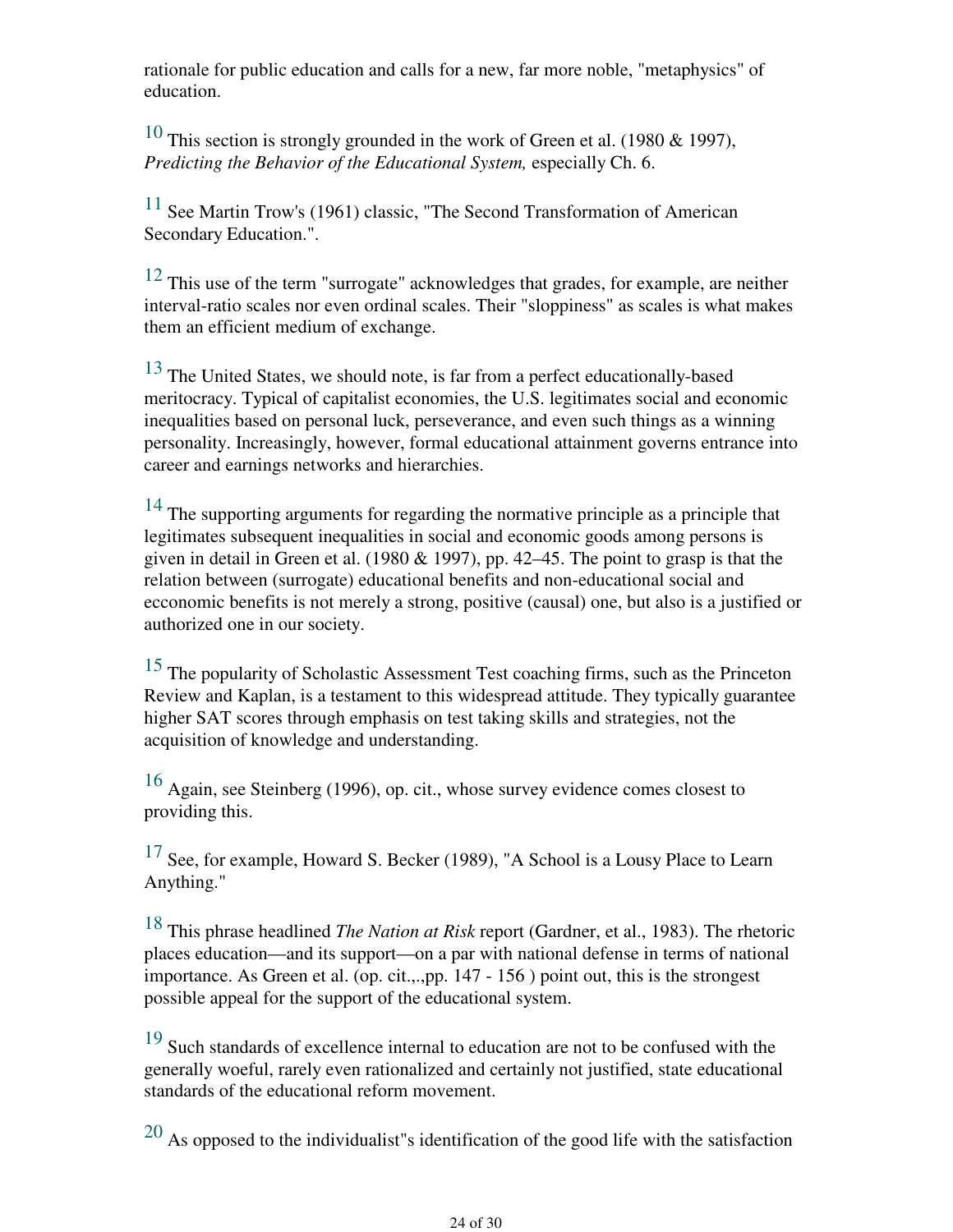of private preferences, more communitarian-type views from Aristotle to MacIntyre and Green locate the good life in the realization of irreducibly public goods embedded within irreducibly social practices. For such views happiness is the zestful exercising of basic human capacities (e.g., intelligence or inventiveness) in the pursuit or cultivation of the kinds of excellences appropriate to a practice of a given kind. Though the excellences of building a common world, building a family life, or of education require different kinds of activities or performances, the performance "commanded," as it were, in each is a kind of virtuosity. Thus, the goodness or badness of the performance is a matter of *objective* evaluation in relation to the standards of excellence that are definitive of the communally sustained practice.

This is not to reject the place and appropriateness of external goods such as wealth or status in a full life. For these may result from a life devoted to the pursuit of excellence. Rather, it is simply to note that external goods cannot be the *aim* of the good life on communitarian grounds.

And again, we should stress, while individualism understands society as just instrumental to the satisfaction of individual preferences, communitarians see society as essential. For even while in competition to excel, communitarians understand that internalization of the norms of the practice by all who compete is necessary to sustain its flourishing existence. (This is why truth, courage, and honesty are central virtues to most practices. Dishonesty and bad faith may often be the quickest route to fame and fortune, but they undermine the deep layer of social solidarity that forms the foundation of any practice.)

 $21$  The recent Rand study (Grissmer et al., 2000) suggests that heavy-handed accountability measures can squeeze out some gains, after all. But even here, the data reporting of some states, such as Texas, is suspect. See, for example, Linda Darling-Hammond (1999, p. 3).

 $22$  The Coleman Report on youth in transition, though now long-forgotten, remains the most serious and thought-provoking study in alternatives to the current regimen of growing up in America. It needs to be re-visited. See James S. Coleman (1974).

 $23$  See Green (1999), op. cit. Such settings, in other words, would be able to foster strong normation and other attachments necessary for leading a good and productive life. Weak normation (at best), anomie, and defiance are currently the phenomenological states of the indifferent/hostile students in our schools.

 $24$  In some ways our view is compatible with the views of Howard Gardner, "Getting There," *The Disciplined Mind,* pp. 214– 240. We and Gardner both advocate the end of the monolithic educational system. For even schools, as such, might have multiple pathways as is common in Scandinavia, Germany, other parts of Europe, and Japan. (Note that many of these societies are far more egalitarian than our own.) But Gardner only sees the high technology pathway of Bill Gates, Louis Gerstner, and others. Gardner fails to consider the possibility and viability of *non-school pathways* that would enable students to enter the career market in a variety of ways. But even if restricted to schools, a multiple pathway approach would have distinct advantages. For the differing "exit grades" of each would inhibit the continued existence of a *common coinage*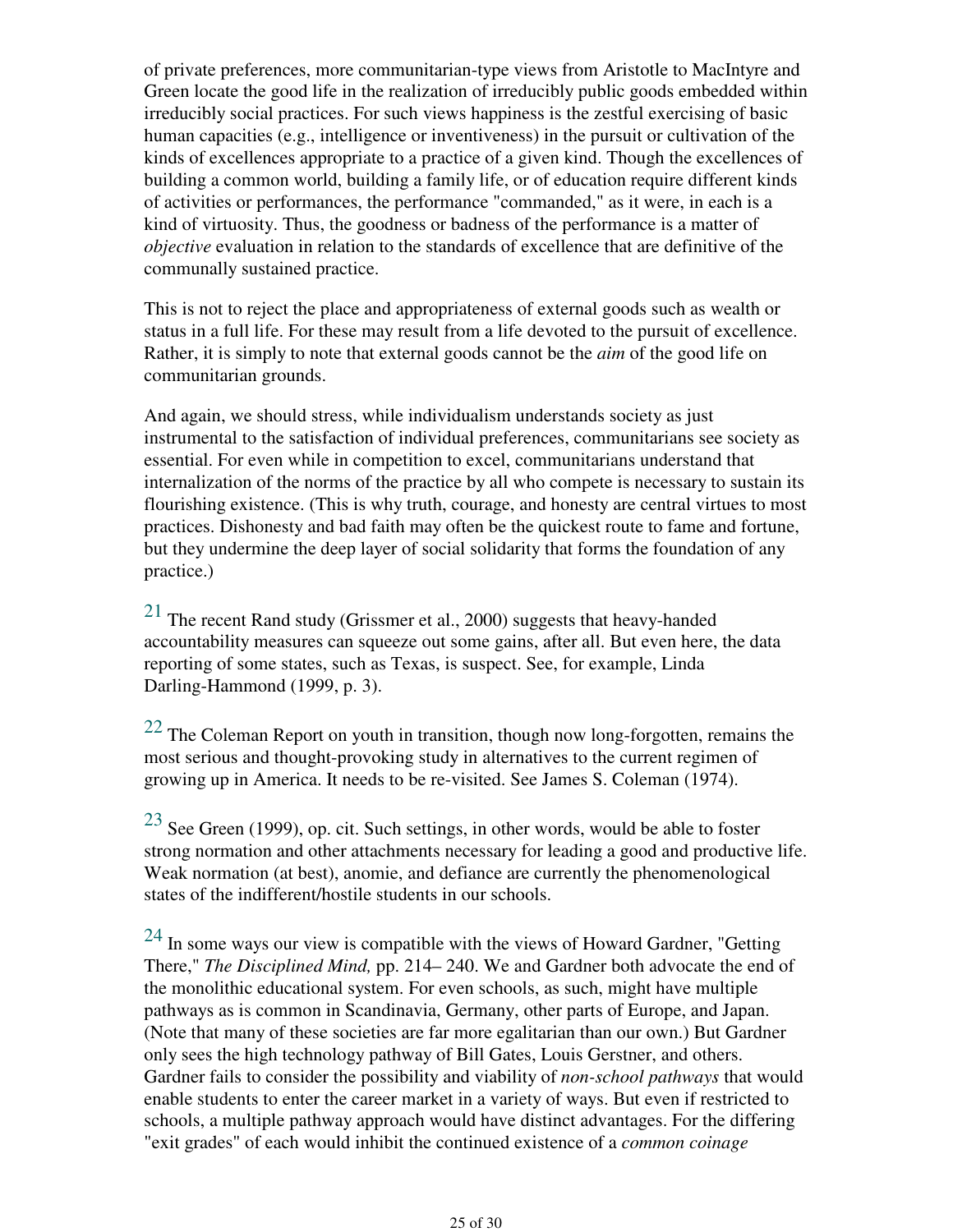(medium of exchange) as represented by the current formal domination of the Carnegie Unit system and informal, but real, pressure exerted by colleges and universities to specify the intermediate and high school curriculum in a manner to meet their own needs.

 $25$  For example, it may even require an examination and restructuring of the reward schedules for certain learned professions such as medicine and law. Like the academic profession (some of whose sub-specialties deserve similar attention), they already command considerable social respect. But when coupled with relatively high economic pay-off, their probability of attracting the strong attention of the status and wealth seeker escalates enormously. The proliferation of "professional ethics" courses in professional schools is a testament to the fact that the high professions are in imperiled in this way. For the aim of status and wealth seekers is to profit them first and foremost, and only incidentally serve their fellow human beings.

### **References**

Becker, Howard S. (1986). "A School is a Lousy Place to Learn Anything in." In Becker"s *Doing Things Together.* Evanston, IL: Northwestern University Press, pp. 173–190.

Brandt, Richard B. (1979). *A Theory of the Good and Right.* Oxford: Clarendon Press,

Bruner, Jerome (1960). *The Process of Education.* Cambridge, MA: The M.I.T. Press.

Coleman, James S. (1974). *Youth: Transition to Adulthood.* Chicago: University of Chicago Press.

Darling-Hammond, Linda (1995). " Performance-Based Assessment and Educational Equity." In A.C. Ornstein and L.S. Behar (Eds.) *Contemporary Issues in Curriculum.* Boston, MA: Allyn & Bacon, pp. 382–402.

Darling-Hammond, Linda (10/13/1999). Reforming Teacher Preparation and Licensing: Debating the Evidence. *Teachers College Record.* Available at http://www.tcrecord.org; I.D. #10419. .

Ericson, David P. and Frederick S. Ellett, Jr. (1987). " Teacher Accountability and the Causal Theory of Teaching." *Educational Theory, 37* (3), 277–293.

Ericson, David P. and Frederick S. Ellett, Jr. (1990). " Taking Student Responsibility Seriously." *Educational Researcher, 19*, No. 3, December 1990, 3–10.

Fenstermacher, Gary D (1986). " Philosophy of Research on Teaching." In Merlin O. Wittrock (Ed.). *Handbook of Research on Teaching.* 3rd edition, pp. 37-49. New York: Macmillan.

Finn, Chester, Diane Ravitch, and Paul Roberts (1985). *Challenges for the Humanities.* New York: Holmes-Meier.

Gardner, David P. et al. National Commission on Excellence in Education (1983). *A Nation at Risk: Imperative For Educational Reform.* Washington, D.C., Government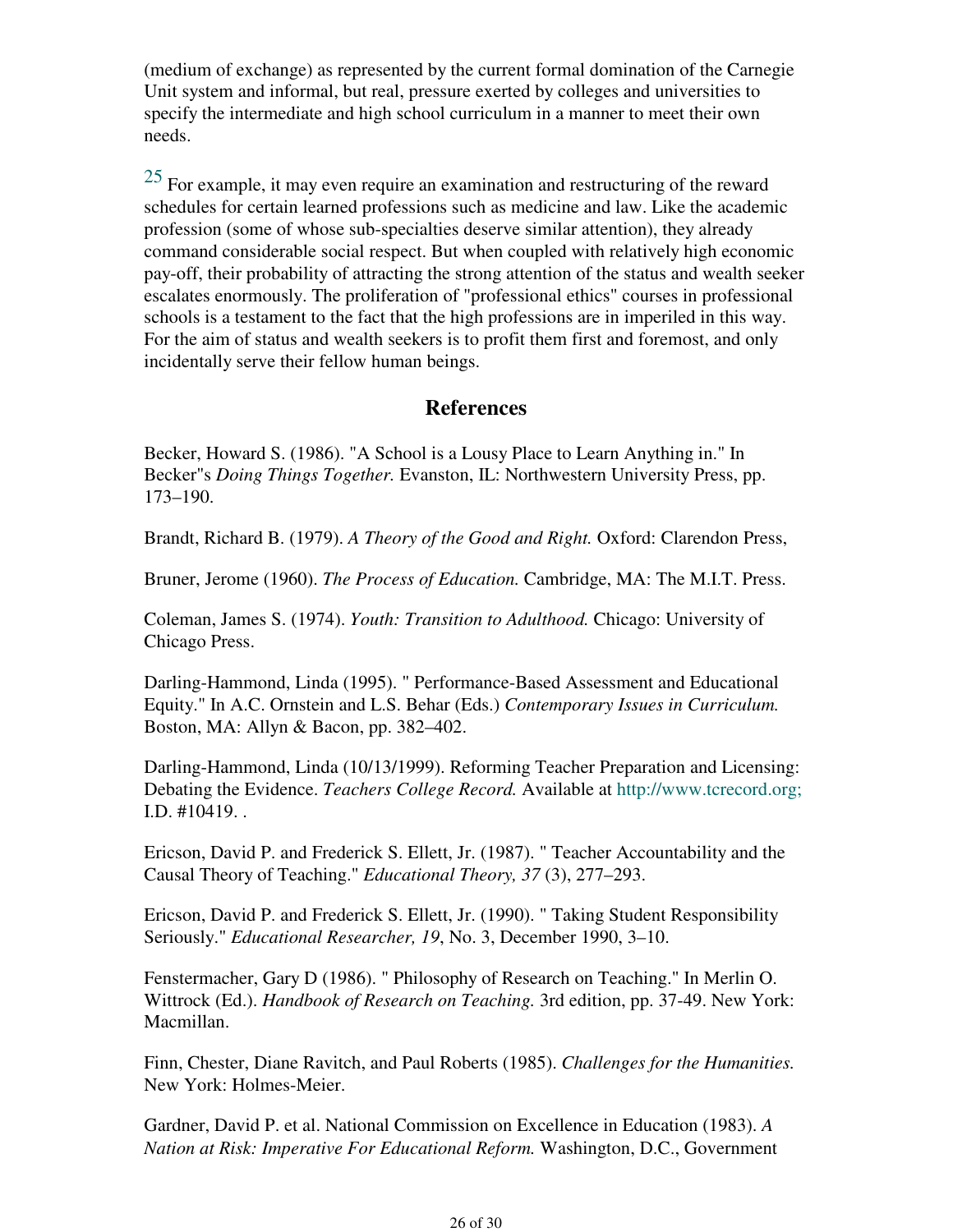Printing Office.

Gardner, Howard (1999). "Getting There." In Gardner"s *The Disciplined Mind.* New York: Simon & Shuster, pp. 214–240.

Green, Thomas F. with David P. Ericson and Robert H. Seidman (1980, first published). *Predicting the Behavior of the Educational System.* Syracuse, NY: Syracuse University Press. Republished in 1997 in *Classics in Education Series*. New York: Educator"s International Press.

Green, Thomas F. (1999). *Voices: The Educational Formation of Conscience.* Notre Dame, IN: University of Notre Dame Press.

Grissmer, David, Ann Flanigan, Jennifer Kawata, and Stephanie Williamson (2000). *Improving Student Achievement: What NAEP Test Scores Tell Us.* Santa Monica,CA: The Rand Corporation.

Hirst, Paul H. (1974). "Liberal Education and the Nature of Knowledge." In R. F. Dearden, P.H. Hirst, and R.S. Peters (Eds.), *Education and the Development of Reason.* London: Routledge and Kegan Paul*.*

MacIntyre, Alaisdair (1981; 1984, 2nd Edition). *After Virtue.* Notre Dame, IN: University of Notre Dame Press.

Parfit, David (1984). *Reasons and Persons.* Oxford: Oxford University Press.

Popham, W. James (2001). *The Truth about Testing.* Alexandria, VA: Association for Supervision and Curriculum Development.

Postman, Neil (1995). *The End of Education: Redefining the Value of School.* New York: Knopf.

Rodman, B. (1986). "Rating Teachers on Students" Test Scores Sparks Furor, Legal Action in St. Louis." *Education Week, 6,* (2).

Steinberg, Laurence with B. Bradford Brown and Sanford M. Dornbusch (1996). *Beyond the Classroom: Why School Reform Has Failed and What Parents Need to Do. New* York: Simon & Shuster.

Stoutland, Frederick (1990). "Self and Society in the Claims of Individualism." *Studies in Philosophy and Education, 10,* No. 1, 105–138.

Thurow, Lester (1975). *Generating Inequality.* New York: Basic Books.

Tocqueville, Alexis de (1935 & 1969; first published in 1835). *Democracy in America.* Translated by G. Lawrence. Edited by J.P. Mayer. New York: Doubleday

Trow, Martin (1961). "The Second Transformation of American Secondary Education." *International Journal of Comparative Sociology, 2, 144–;166.*

## **About the Authors**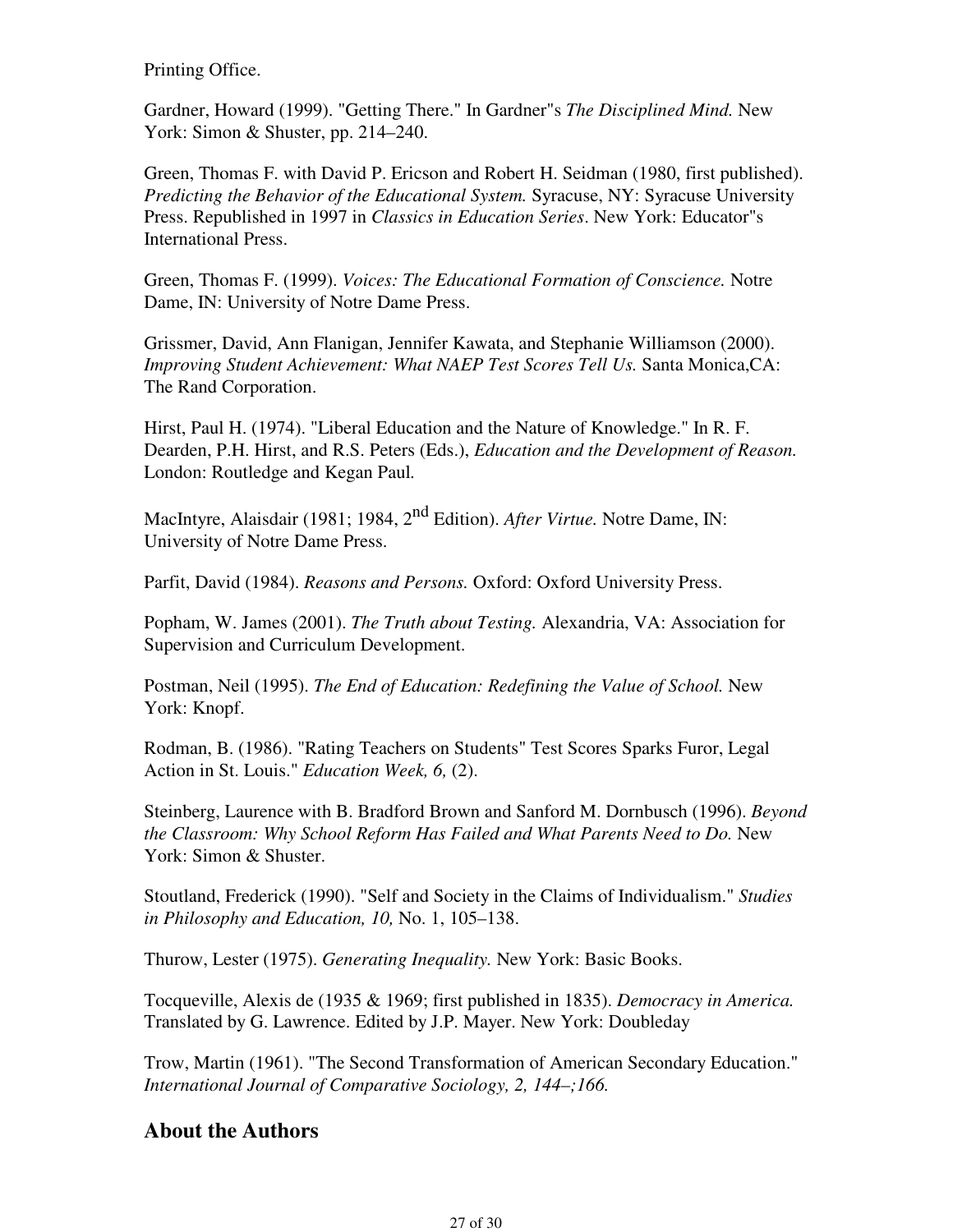### **David P. Ericson, Ph.D.**

Department of Educational Foundations College of Education University of Hawai`i at Manoa 1776 University Avenue Honolulu, HI 96817

Phone: (808) 956-4243 Fax: (808) 956-9100 Email: ericson@hawaii.edu

### **Frederick S. Ellett, Jr.**

Faculty of Education University of Western Ontario London, Ontario N6G 1G7 Canada

Phone: (519) 679-2111 Email: ellett@uwo.ca

David P. Ericson is a Professor in and Chair of the Department of Educational Foundations at the University of Hawai`i at Manoa. He is the former Editor-in-Chief of *Studies in Philosophy of Education* and currently serves on the policy research board for the Hawai`i Educational Policy Center. Frederick S. Ellett is an Associate Professor of Philosophy of Education on the Faculty of Education at the University of Western Ontario. He teaches in the preservice teacher education program and the graduate program in philosophy of education, policy analysis, and research methods. Beyond their many independent contributions to the field of education, they began an active collaboration while they were together on the faculty of the Graduate School of Education at UCLA from 1979—1989. In education, they have collaborated on numerous articles published in, among others, *Educational Theory, Teachers College Record, Paideusis, Proceedings of the Philosophy of Education Society, and Educational Researcher.* Their strong interest in the logic of causal inference in assessing program and policy effects have led them to publish in such philosophy journals as *Synthese, Nous,* and *Pacific Philosophical Quarterly*, as well as the social science research methodology journal *Quality and Quantity.* They are currently working together on several books in both education and the philosophy of the social sciences.

### **Copyright 2002 by the** *Education Policy Analysis Archives*

The World Wide Web address for the *Education Policy Analysis Archives* is **epaa.asu.edu**

General questions about appropriateness of topics or particular articles may be addressed to the Editor, Gene V Glass, glass@asu.edu or reach him at College of Education, Arizona State University, Tempe, AZ 85287-2411. The Commentary Editor is Casey D. Cobb: casey.cobb@unh.edu .

## **EPAA Editorial Board**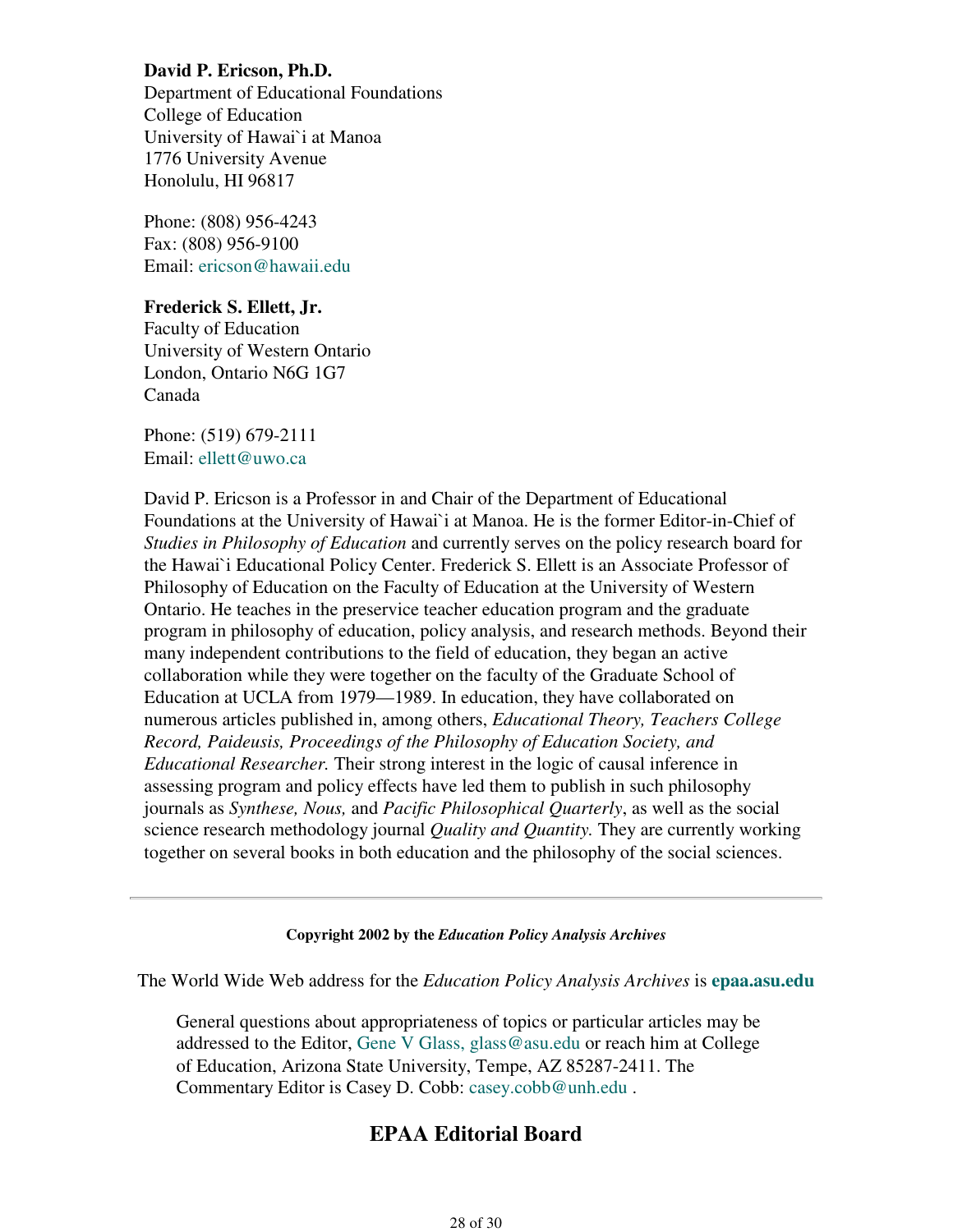Michael W. Apple University of Wisconsin

John Covaleskie Northern Michigan University

Sherman Dorn University of South Florida

Richard Garlikov hmwkhelp@scott.net

Alison I. Griffith York University

Ernest R. House University of Colorado

Craig B. Howley Appalachia Educational Laboratory

Daniel Kallós Umeå University

Thomas Mauhs-Pugh Green Mountain College

William McInerney Purdue University

Les McLean University of Toronto

Anne L. Pemberton apembert@pen.k12.va.us

Richard C. Richardson New York University

Dennis Sayers California State University—Stanislaus

Michael Scriven scriven@aol.com

Robert Stonehill U.S. Department of Education Greg Camilli Rutgers University

Alan Davis University of Colorado, Denver

Mark E. Fetler California Commission on Teacher Credentialing

Thomas F. Green Syracuse University

Arlen Gullickson Western Michigan University

Aimee Howley Ohio University

William Hunter University of Calgary

Benjamin Levin University of Manitoba

Dewayne Matthews Education Commission of the States

Mary McKeown-Moak MGT of America (Austin, TX)

Susan Bobbitt Nolen University of Washington

Hugh G. Petrie SUNY Buffalo

Anthony G. Rud Jr. Purdue University

Jay D. Scribner University of Texas at Austin

Robert E. Stake University of Illinois—UC

David D. Williams Brigham Young University

## **EPAA Spanish Language Editorial Board**

**Associate Editor for Spanish Language Roberto Rodríguez Gómez Universidad Nacional Autónoma de México**

roberto@servidor.unam.mx

Adrián Acosta (México) Universidad de Guadalajara adrianacosta@compuserve.com

J. Félix Angulo Rasco (Spain) Universidad de Cádiz felix.angulo@uca.es